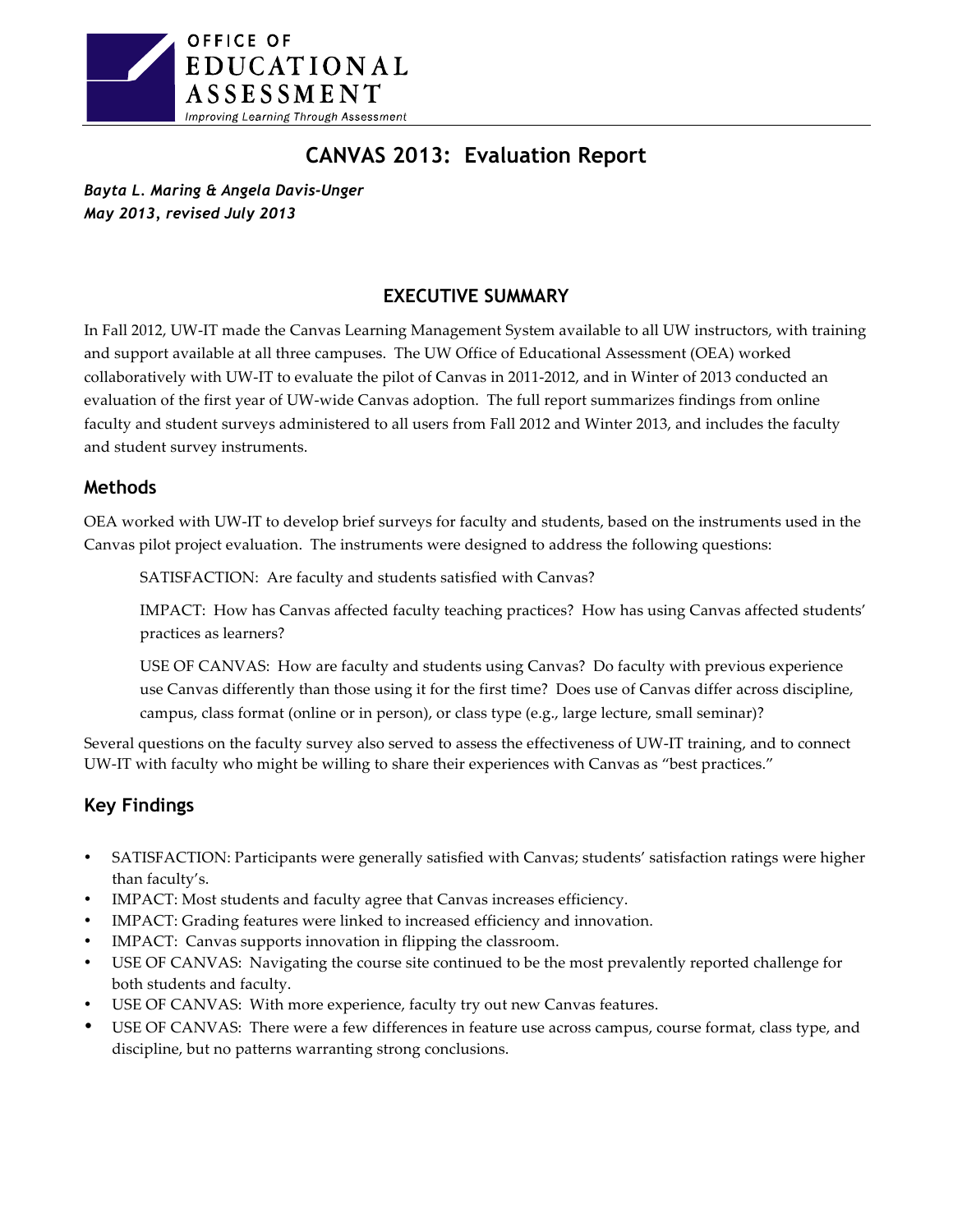## **BACKGROUND**

Canvas is an open-source Learning Management System (LMS) launched by Instructure (www.instructure.com) in 2011. During the 2011-2012 academic year, University of Washington Informational Technology (UW-IT) piloted Canvas at all three UW campuses (Bothell, Seattle, and Tacoma). A small sample of faculty piloted Canvas in their classes in Fall 2011 and Winter 2012, then provided feedback to inform how to support use of the tool university-wide. In Fall 2012, UW-IT made Canvas available to all UW instructors, with training and support available at all three campuses. The UW Office of Educational Assessment (OEA) worked collaboratively with UW-IT to evaluate the pilot of Canvas in 2011-2012, and in Winter of 2013 conducted an evaluation of the first year of UW-wide Canvas adoption. This report summarizes findings from online faculty and student surveys administered to all users from Fall 2012 and Winter 2013.

## **METHODS**

OEA worked with UW-IT to develop brief surveys for faculty and students, based on the instruments used in the Canvas pilot project evaluation. The instruments were designed to address the following questions:

- SATISFACTION: Are faculty and students satisfied with Canvas?
- IMPACT: How has Canvas affected faculty teaching practices? How has using Canvas affected students' practices as learners?
- USE OF CANVAS: How are faculty and students using Canvas? Do faculty with previous experience use Canvas differently than those using it for the first time? Does use of Canvas differ across discipline, campus, class format (online or in person), or class type (e.g., large lecture, small seminar)?

Several questions on the faculty survey also served to assess the effectiveness of UW-IT training, and to connect UW-IT with faculty who might be willing to share their experiences with Canvas as "best practices." For instruments in their entirety, please see Appendix A.

Surveys were implemented using Catalyst WebQ. For the faculty survey, UW-IT sent initial email invitations and two subsequent reminders to registered instructors of Canvas courses in Fall 2012 and Winter 2013 using existing mailing lists. Faculty also received a follow-up email from the UW-IT Associate Vice Provost of Academic Services.

Student Canvas users were recruited via system-wide announcements posted on UW Canvas, and some received announcements from their instructors on Canvas course sites. Student participants were entered into a drawing for 20, \$25 cash gifts to be applied to their student ID cards.

## **PARTICIPANTS**

## **Faculty Survey**

A total of 1,285 instructors were invited to participate, and 416 responded to the survey (32.4% response rate). Information about disciplines taught and campus were gathered by linking faculty UW NetIDs to institutional data; results are shown in Figure 1.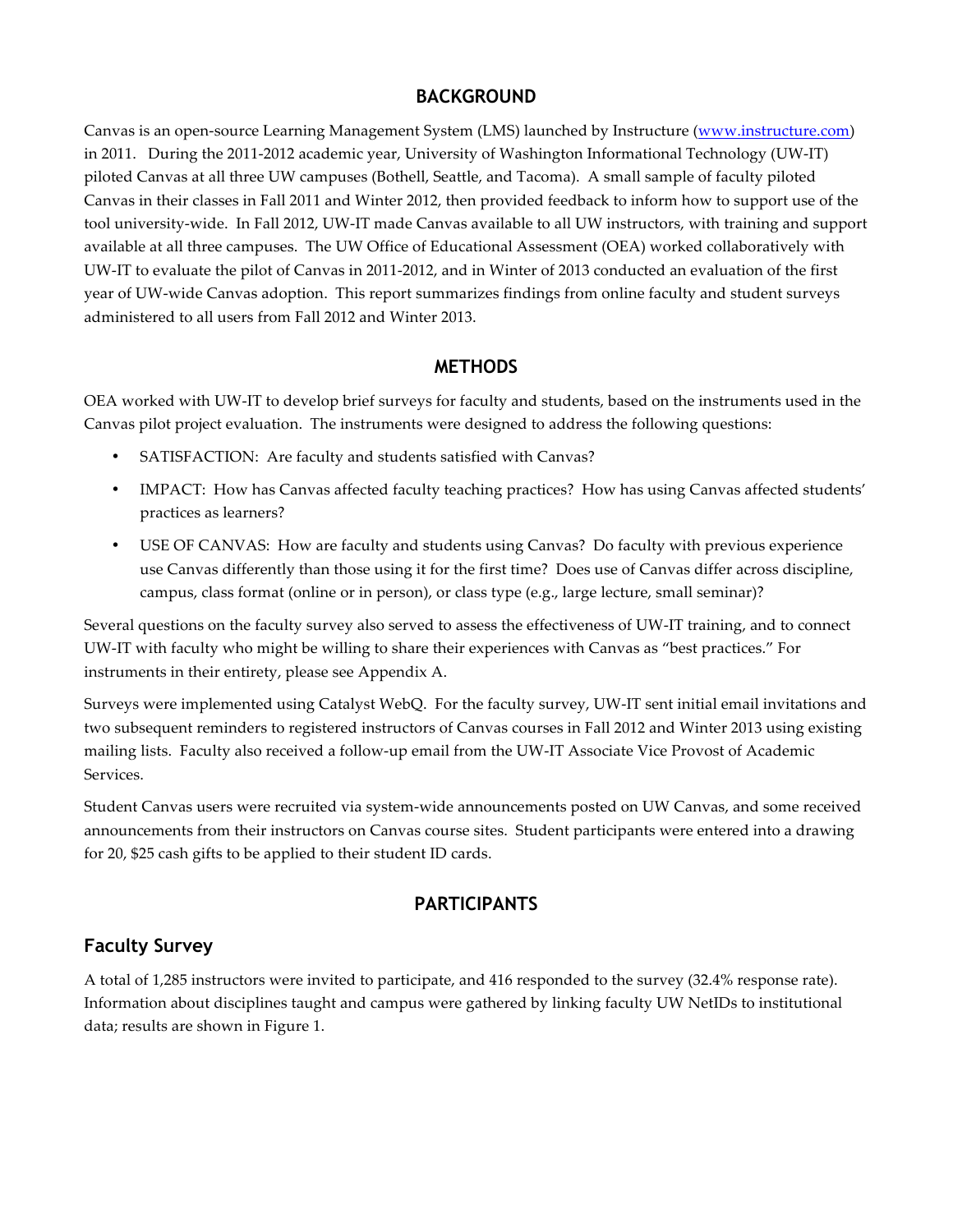

**Figure 1. Distribution of faculty participants across campus and discipline<sup>1</sup>**

Participants also provided information on their surveys about the type and format of their classes, as shown in Tables 1 and 2.

| Table 1. Number and percentage of participants teaching unferent<br>types of courses using Canvas |     |               | rapic 2. Number and percentage or participants<br>teaching various course-formats using Canvas |     |      |
|---------------------------------------------------------------------------------------------------|-----|---------------|------------------------------------------------------------------------------------------------|-----|------|
| <b>Feature/Function</b>                                                                           |     | $\frac{9}{2}$ | Course type(s)                                                                                 |     | $\%$ |
| Seminar/small discussion-based class (<25 students)                                               | 163 | 39            | In-person only                                                                                 | 305 | 73   |
| Small lecture (<100 students)                                                                     | 145 | 35            | Hybrid only                                                                                    | 26  | 6    |

Large discussion-based class  $(25 +$  students) 137  $33$ Large lecture (100+ students) 57 14 Field experience, practicum, or clinic (course-based) 37 9 Independent study 8 2

!!!!!!!!!!!!!!!!!!!!!!!!!!!!!!!!!!!!!!!!!!!!!!!!!!!!!!!

**Table 1. Number and percentage of participants teaching different** 

**Table 2. Number and percentage of participants teaching various course-formats using Canvas** 

| <b>Feature/Function</b>            | #   | $\frac{9}{2}$ | Course type(s)           | #   | $\%$ |
|------------------------------------|-----|---------------|--------------------------|-----|------|
| ussion-based class (<25 students)  | 163 | 39            | In-person only           | 305 | 73   |
| students)                          | 145 | 35            | Hybrid only              | 26  | 6    |
| ased class (25+ students)          | 137 | 33            | Online only              | 19  | 5    |
| students)                          | 57  | 14            | In-person and hybrid     | 26  | 6    |
| racticum, or clinic (course-based) | 37  | 9             | In-person and online     | 14  | 3    |
|                                    | 9   | 2             | Hybrid and online        | 8   | 2    |
|                                    |     |               | All three course formats | 6   | 1    |
|                                    |     |               | No response              | 12  | 3    |

Note that 121 participants (29%) listed more than one type of class from Table 1. For the purpose of comparison (see Part 2 of Appendix B), responses from participants who *only* taught either small seminars (n =  $85$ ) or at least one large lecture (n = 57) were compared to participants who taught all other types of classes (n = 205).

For course format, comparisons were made between those who had taught at least one fully online course using Canvas (n = 47); those who had taught at least one hybrid course, but had never taught a fully online course (n = 52), and those who had only taught in-person courses using Canvas (n = 305).

Faculty participants also indicated in which quarters they had used Canvas. Figure 2 shows the number and percentage of participants according to their first quarter of Canvas use.<sup>3</sup>

<sup>&</sup>lt;sup>1</sup> General studies courses (e.g., Interdisciplinary Arts and Sciences) were included in the same category as Humanities, because the courses would most likely be handled similarly in Canvas (e.g., grading of writing assignments and group work).

<sup>&</sup>lt;sup>2</sup> Participants' responses were coded according to multiple categories; therefore, percentages will exceed 100%.

<sup>&</sup>lt;sup>3</sup> The survey did not include an option to show whether participants were using Canvas during the current quarter. There was, however, an option to indicate if they were using it for the first time in Winter 2013.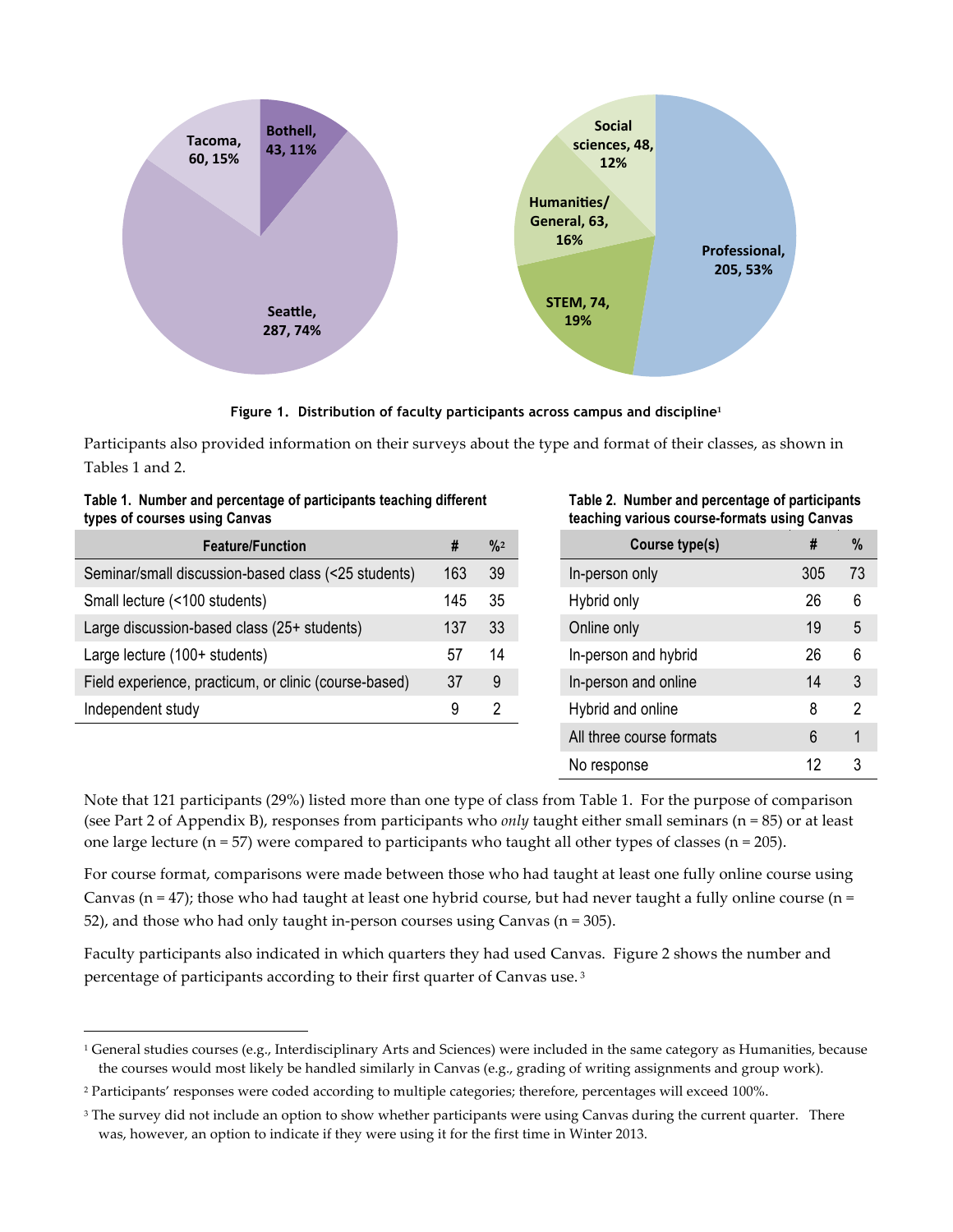

**Figure 2. Faculty participants' earliest quarter of Canvas use (n = 408)**

## **Student Survey**

Of the 19,221 students enrolled in Canvas courses in Winter 2013, a total of 2833 individuals responded to the student survey (14.7% response rate). Participants reported their class level, as shown in Figure 3.



**Figure 3. Percentage of student participants according to class level (self-reported)**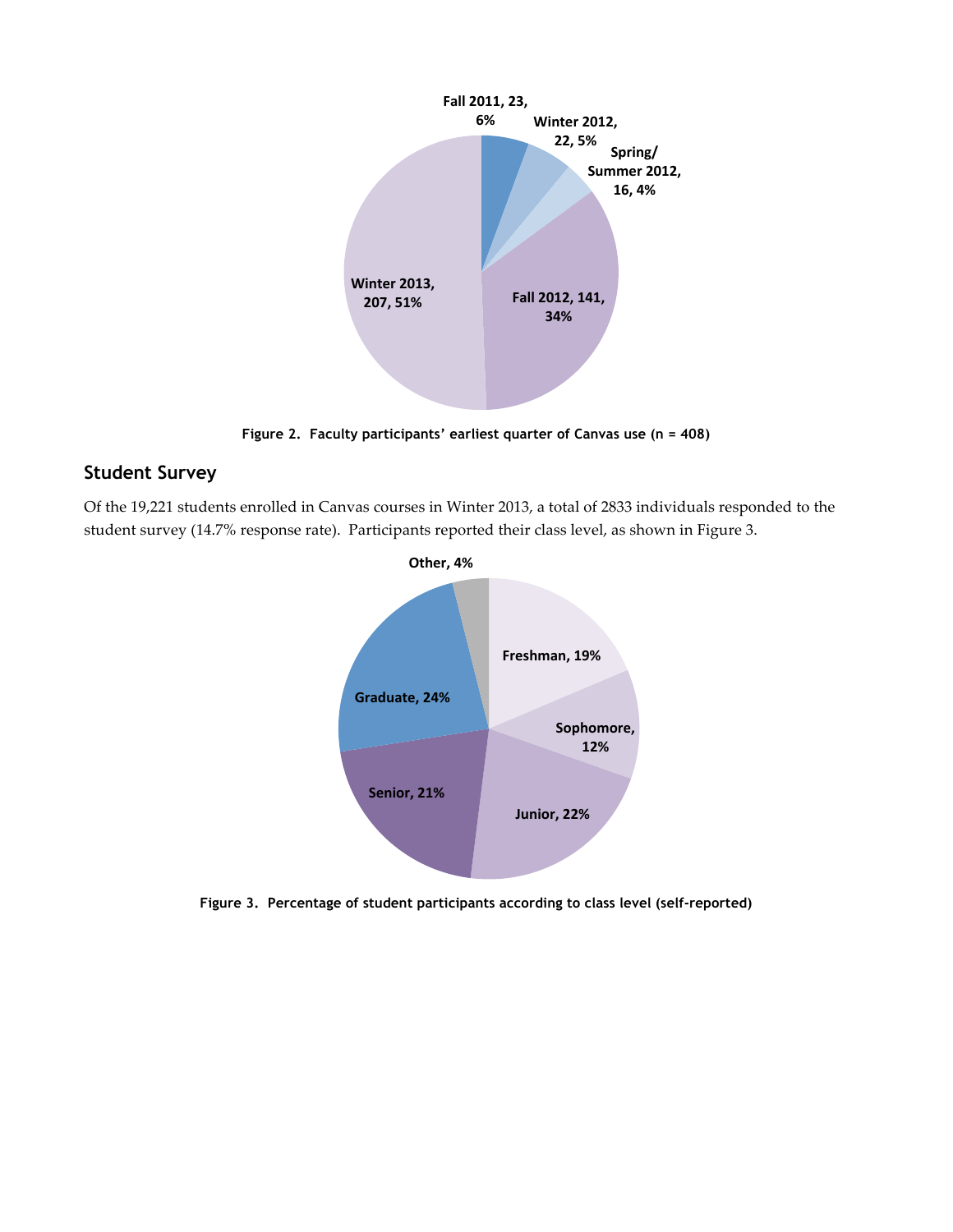## **SUMMARY OF RESULTS**

This summary represents the evaluator's interpretation of key findings from the faculty and student surveys. For a more comprehensive reporting of all survey results, please see Appendix B.





Satisfaction ratings among faculty did not differ significantly based on any of the comparison variables **examined** (discipline, campus, course format, class type, previous Canvas experience).

#### **(2)..IMPACT:..Most.students.and.faculty.agree.that.Canvas.increases.efficiency.**

In a series of items for both faculty and students, participants were asked to indicate the extent to which they agreed or disagreed with statements about the impact of Canvas. For almost all of these items, the most frequent response was "neutral." The only exceptions were two items about increasing efficiency, as shown in Figure 5.



**Figure 5. Frequency of endorsement ratings and means for students and faculty**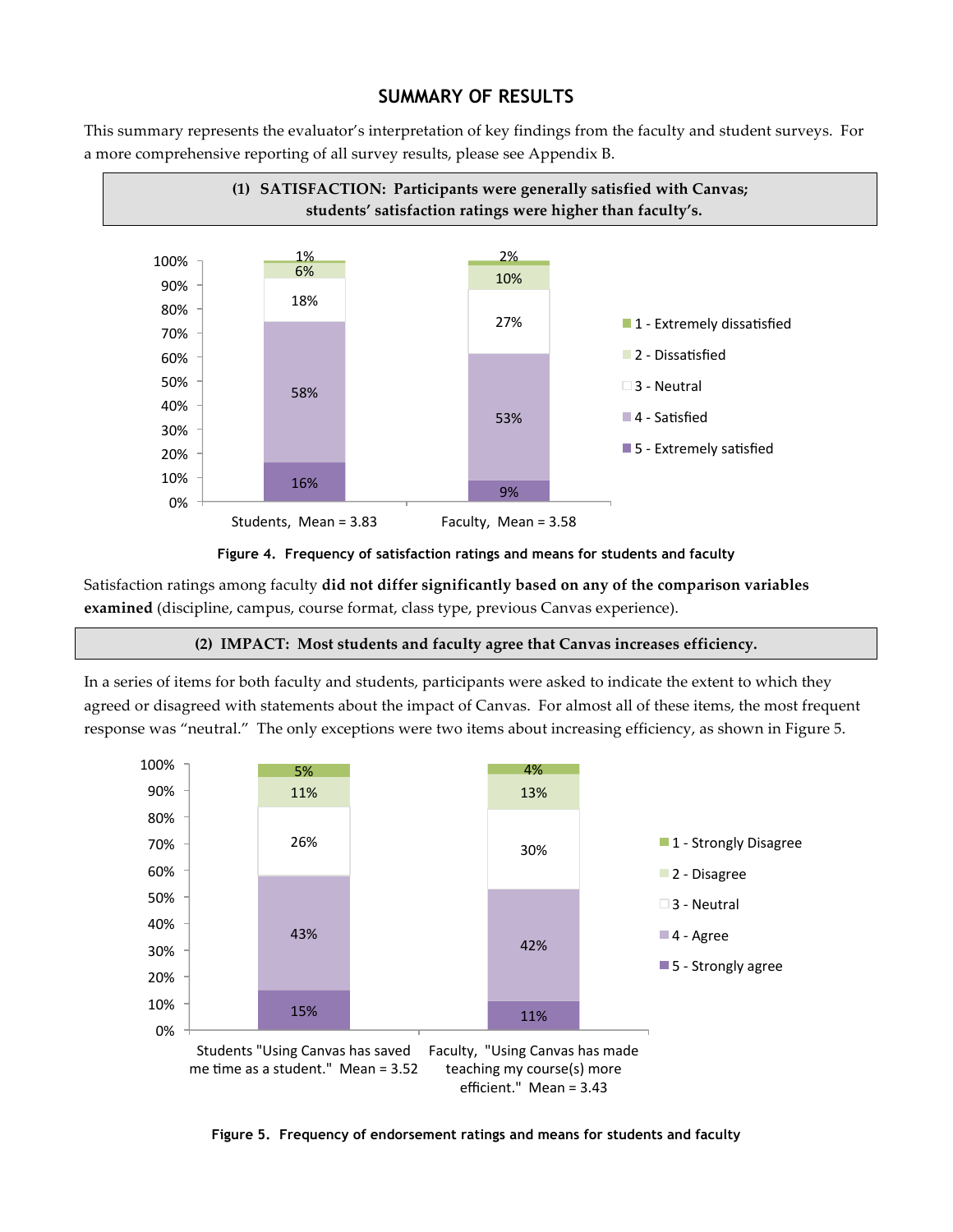It should be noted that approximately one in six participants (16% - 17%) disagreed or strongly disagreed with these statements. In addition, for faculty, there were some differences in this item across discipline; specifically, faculty from professional disciplines gave significantly lower ratings on this item  $(M = 3.23)$  than participants from all other disciplines.

### **(3).IMPACT:..Grading features.were.linked.to.increased efficiency.and.innovation.**

When asked about what they found most valuable about using Canvas, the second-most frequent type of response  $(n=80)$  was that **grading and tracking student progress had been made easier and more efficient,** as in the following quote:

Love the Speed Grader. I can set quick assignments to the equivalent of check, check-plus, check-minus ... *and%I can%download%all%&%work%offline,%then upload%all%&%return%instantly!*

In addition, when asked what change or innovation they had made to their teaching because of Canvas, the most **frequently mentioned change was introducing online submission and grading of assignments, as in the** following quotes:

Removed a lot of paperwork through on-line submissions and grading. Feedback is faster to students and *more%organized.*

Speedgrader so far has been a great assistance and I will continue to incorporate it in my future classes.

Beyond online grading, faculty were strongly interested in enhancing their assessment techniques using Canvas' built-in rubrics or audio/video feedback. Sixteen faculty indicated they had started using these tools, and eleven more expressed interested in doing so in the future (see quotes below):

*I* love the rubric option. It has greatly enhanced my ability to ensure consistency and clarity in certain assignments and has also enhanced my ability to mentor my TA.

*I* understand that I can give verbal feedback in Canvas, so I am going to explore how to do this in the *future.*

Data do suggest that after using Canvas for one quarter, faculty start using these tools more (see Figure 6, below).

There were also comments indicating that faculty struggled, somewhat, trying to fit their existing grading techniques into Canvas' Gradebook, and quite a few  $(n=17)$  continued using existing tools. However, students indicated they were able to check their grades easily (M = 4.25 on a scale of 1 "Very difficult" to 5 "Very easy").

#### (4) IMPACT: Canvas supports innovation in flipping the classroom.

As mentioned above, faculty have begun innovating with Canvas in their grading and assessment. Comments also suggest that they are using Canvas features to expand content covered outside of the classroom to reserve **in-class time for discussion and engagement,** as in the quote below:

Using an online platform for my course allowed me to shift the lecture component almost completely online, thereby freeing the in person class time to take on a more seminar style of collaborative learning.

Using Tegrity, a UW-IT supported tool, for lecture capture was mentioned most frequently, but faculty had also posted short videos on Canvas to explain specific concepts and developed online quizzes for students to complete *before* attending class.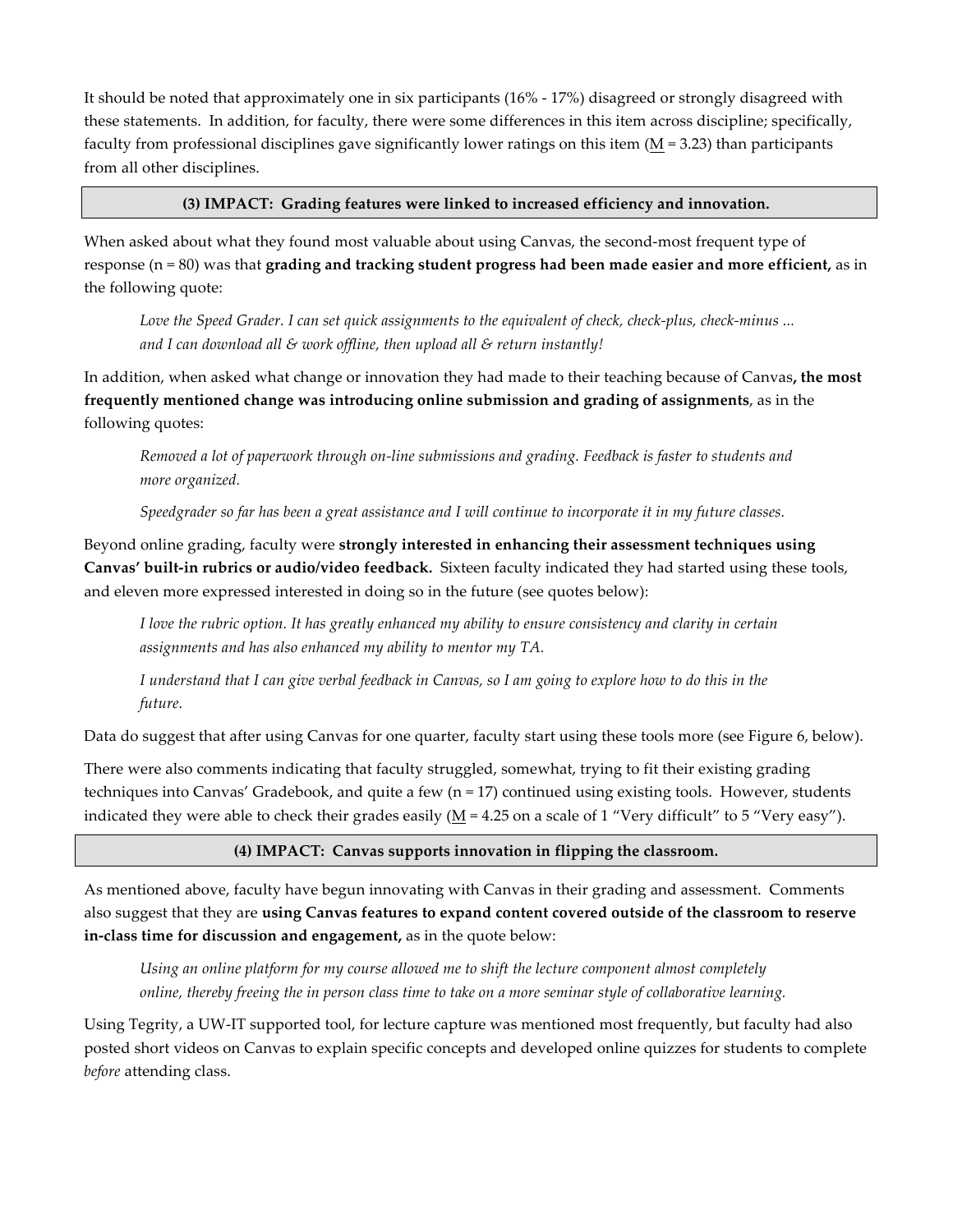### (5) USE OF CANVAS: Navigating the course site continued to be the most prevalently reported challenge **for.both.students.and.faculty.**

While mean difficulty ratings for "Navigating the course space" were not notably lower than ratings for other items, open-ended comments suggest that those participants who did find the navigation challenging were quite frustrated (as in the quote below). Such strong comments about navigation may have emerged because, unlike other features, such as Canvas gradebook or discussion board, there was no alternate tool available.

*The site is not organized very logically and it is difficult to figure how to adjust it (or sometimes there are not enough options for adjustment), especially when you're teaching a f2f class and just want to create a* simplified version. For example, the new "outcomes" category is unnecessarily complex and I'm not sure *how%I%can%make%it%more%straightforward%without%hiding%the%page%and%creating%a%new%one%to%cut%and%paste% my%outcomes%into.*

In preliminary reporting on students' comments about challenges they encountered, one theme that emerged was students' perception that faculty needed additional assistance in organizing their Canvas sites. Among faculty comments about navigation challenges, organization (e.g., using files, modules, or pages to organize the site) was also a theme. There did appear to be differences in site organization across discipline, with faculty from professional fields being significantly more likely to use modules in organizing their content. Veteran users were also more likely to employ Canvas organizational structures such as modules.

#### **(6).USE.OF.CANVAS:..With.more.experience,.faculty.try.out.new Canvas features.**

As shown in Figure 6, veteran users showed significantly higher use rates of many different features. The median number of features used increased incrementally according to number of quarters faculty had used Canvas, with first-time users reporting a median of seven features used and those teaching two previous quarters reporting a median of nine features used.



**Figure 6. Percentage of participants reporting using Canvas features, for those who were using Canvas for the first time in Winter 2013 (First-time users) and those who had used it before (Veteran users), as well descriptive statistics for total number of features used**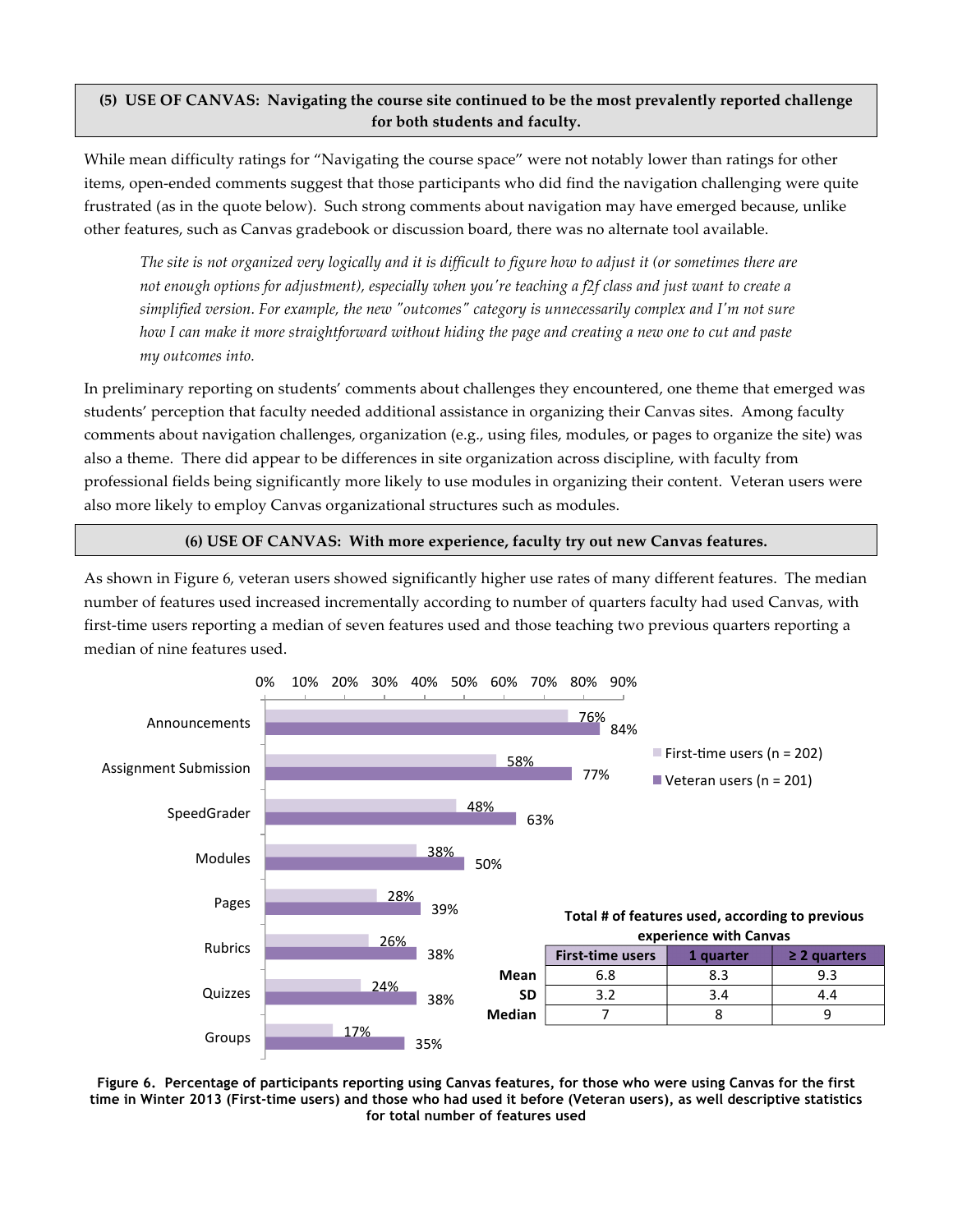### (7) USE OF CANVAS: There were a few differences in feature use across campus, course format, class type, and discipline, but no patterns warranting strong conclusions.

Overall, there were relatively few differences in use of Canvas across campus, course format, class type, and discipline. The differences that did emerge involved use of features, and were not particularly surprising given the variables examined, as follows:

- Faculty teaching small seminars were less likely to use online discussion board and the groups feature than those teaching larger classes.
- In general, instructors of online classes used more total features<sup>4</sup> (M = 9.6) than those teaching in-person classes ( $M = 7.3$ ); specifically, they were more likely to use modules, discussion boards, wiki pages, and groups.
- There was some indication that faculty from UW Tacoma used more features than other campus' faculty, specifically modules and rubrics.
- Within professional disciplines, instructors tended to use modules and groups more frequently than those in other disciplines.

In addition to the primary findings above, results from survey items related to training for faculty were reported to UW-IT to inform the design of training curriculum. Faculty participants expressed a strong desire for more indepth instruction about using various features, particularly those related to grading and assessment. **Based on** these evaluation results, UW-IT will revise its introductory training course and provide additional in-depth **workshops covering grading and assessment features,** including online assignment submission, SpeedGrader, gradebook, and rubrics.

<sup>&</sup>lt;sup>4</sup> According to a one-way Analysis of Variance with Tukey's HSD post-hoc tests,  $p < .05$ .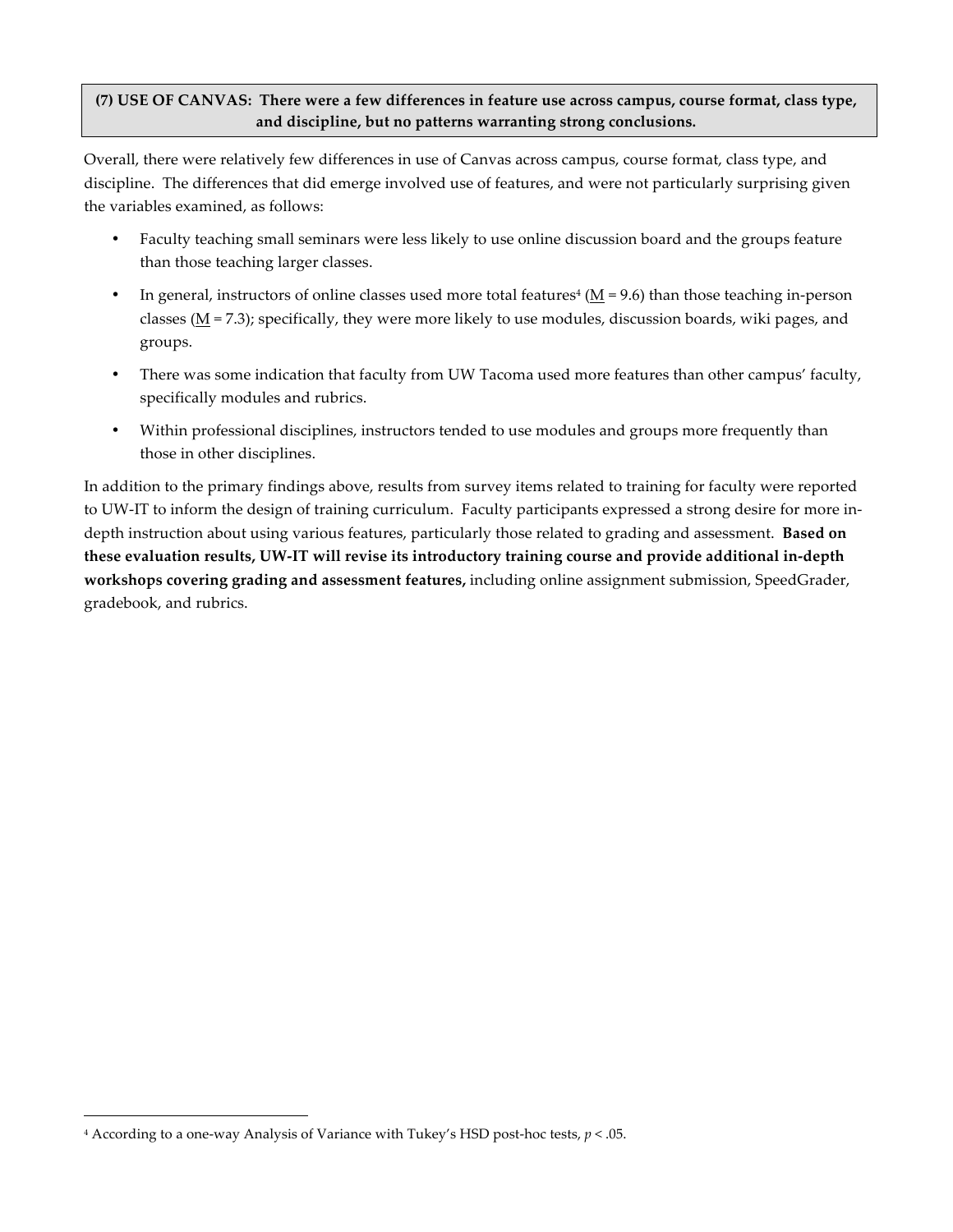## **APPENDIX A: INSTRUMENTS**

## **PART 1: FACULTY SURVEY**

### **I: Previous Canvas experience and training**

### **1. In which of the previous quarters, if any, have you used Canvas for teaching at UW? [Select all that apply]**

- I am using Canvas for the first time this quarter
- Fall 2011
- Winter 2012
- Spring 2012
- Summer 2012
- Fall 2012
- Other:

### **2. What led you to decide to use Canvas originally?**

### **3. Did you attend the Canvas LMS Introduction training workshop through UW-IT?**

- Yes
- No

#### **3a. [If yes] Please rate how well this workshop prepared you to start using Canvas.**

1 - Did not prepare me at all

2 - Provided some preparation: I spent a considerable amount of time after the workshop figuring out how to use the tool.

- 3 Provided most of the preparation: After the workshop, I had to figure out a few things to get started.
- 4 Prepared me fully: After the workshop, I was ready to use the tool.

### **3b. What additional content, if any, would have been helpful to include in the Canvas LMS Introduction workshop?**

### **3c. Would you recommend the UW-IT workshop to a colleague planning to use Canvas for the first time?**

- No
- Yes
- Not Sure

### **4. [For all respondents] Other than UW-IT workshops, which of the following resources/methods did you use to familiarize yourself with Canvas to prepare for your class. Select all that apply.**

- Independent exploration of Canvas (i.e., just trying things out)
- Canvas "Help" content on the UW LST Web site
- Canvas "Help" content on the Instructure site
- Colleagues who had used Canvas
- One-on-one help from UW-IT, including email correspondence
- Other:

### **5. UW-IT is considering providing more advanced workshops about particular tools in Canvas. Please provide any suggestions you might have for possible advanced workshop topics**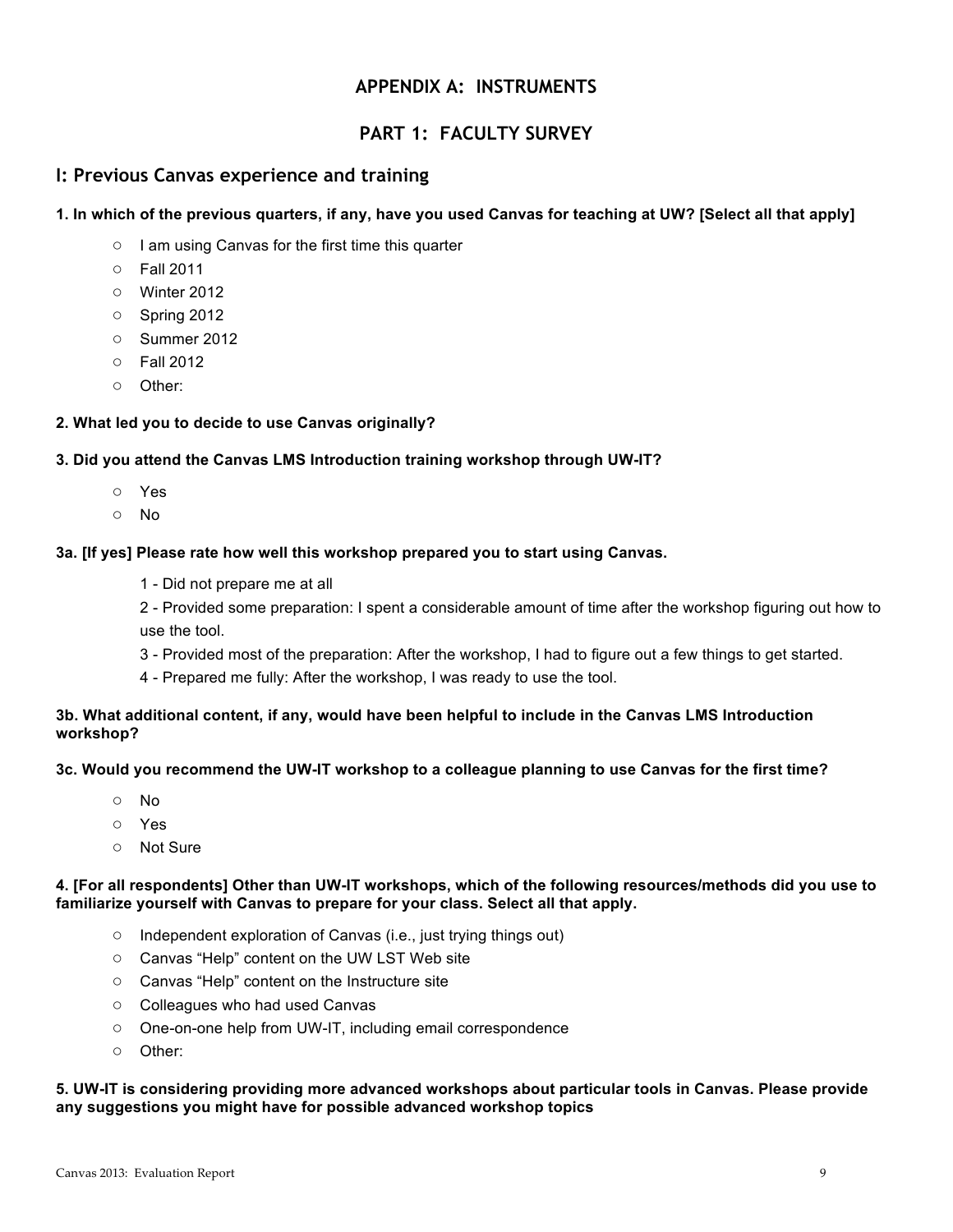## **II: Use of Canvas**

### **6. For which of the following class type(s) are you using Canvas this quarter [select all that apply]**

- Seminar/small discussion-based class (<25 students)
- Large discussion-based class (25+ students)
- Small lecture (<100 students)
- Large lectures (100+ students)
- Field experience, practicum, or clinic (course-based)
- Independent study
- Other

### **7. For which of the following class format(s) are you using Canvas this quarter [select all that apply]**

- Primarily in-person
- Hybrid: Substantial online content with limited in-person meetings
- Online: Taught without any required in-person meetings

### **8. Which of the following best describes how you used Canvas in your course(s) this quarter?**

- I used only Canvas (including any tools available on Canvas, such as Google Docs).
- I used Canvas but replaced some Canvas features with other tools (e.g., I used GoPost for discussions, I used a third-party tool for assignments).
- I used some features of Canvas but did not use Canvas as a course web site

#### **8a. What tools outside of Canvas did you use and how did you use them?**

### **9. Which of the following Canvas features have you used** *this quarter* **in your course(s)? [Select all that apply]**

| $\circ$ | <b>Learning Outcomes</b>   | $\circ$ | Gradebook                                          |
|---------|----------------------------|---------|----------------------------------------------------|
| $\circ$ | <b>Integrated Calendar</b> | $\circ$ | Files (File storage)                               |
| $\circ$ | Assignment posting         | $\circ$ | Pages (Wiki)                                       |
| $\circ$ | Assignment submission      | $\circ$ | Video Chat                                         |
| $\circ$ | Peer review                | $\circ$ | Audio Chat                                         |
| $\circ$ | Quizzes                    | $\circ$ | Text Chat                                          |
| $\circ$ | <b>Modules</b>             | $\circ$ | Conferences                                        |
| $\circ$ | Announcements              | O       | Groups                                             |
| $\circ$ | <b>Discussions</b>         | $\circ$ | <b>Collaboration using Google Docs</b>             |
| $\circ$ | SpeedGrader                | $\circ$ | <b>Collaboration using EtherPad</b>                |
| O       | <b>Rubrics</b>             | $\circ$ | Reporting (Monitoring course and student activity) |
|         |                            | $\circ$ | Other:                                             |

## **III. Satisfaction with Canvas**

## **10. How would you rate your overall experience with Canvas?**

- Extremely dissatisfied
- Dissatisfied
- Neutral
- Satisfied
- Extremely satisfied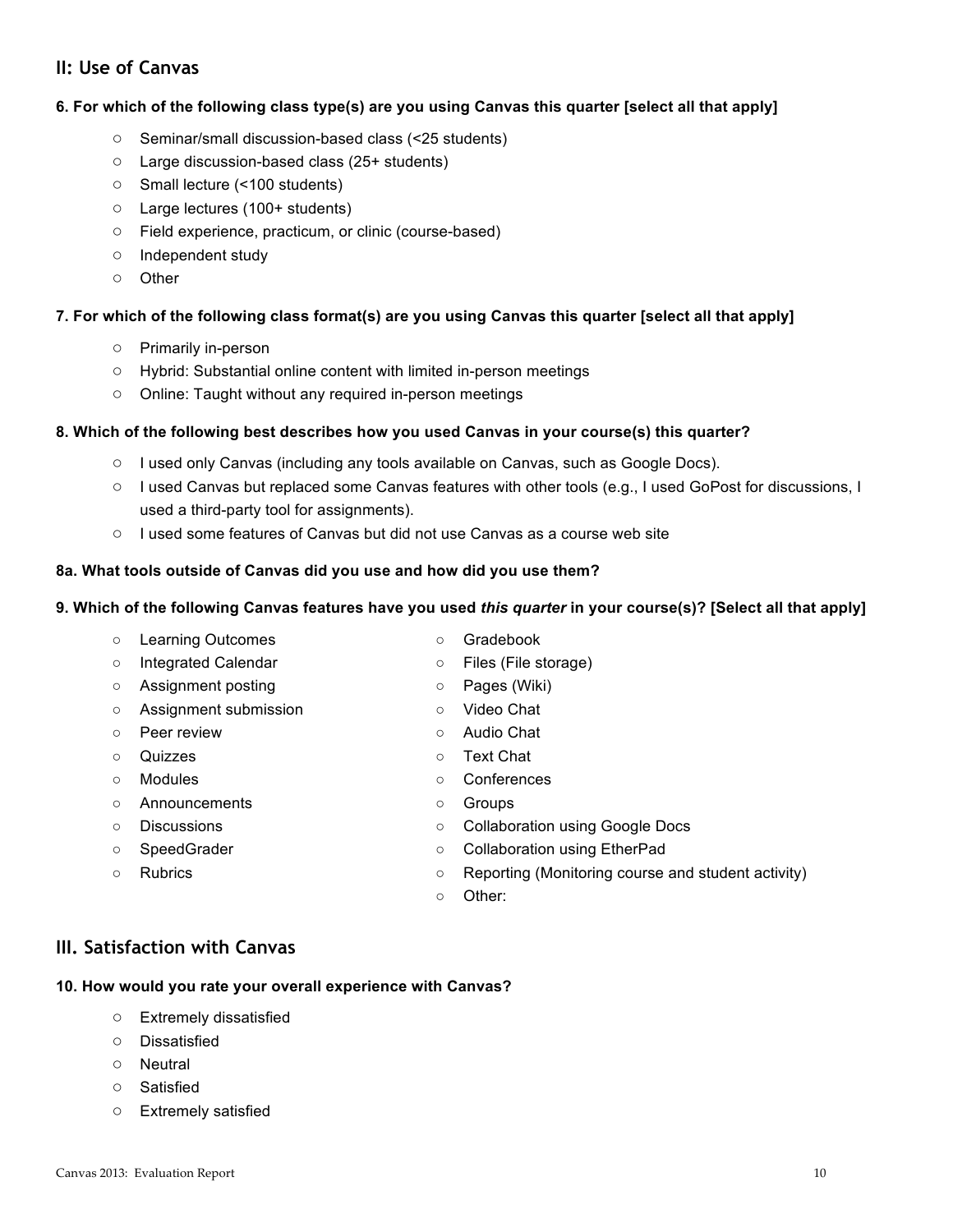### **11. Please rate the difficulty of the following tasks in Canvas. Select "N/A" if you did not complete the task in Canvas or if it is irrelevant in your situation**

### **1-Very difficult, 2, 3, 4, 5-Very easy, N/A**

- Navigating the course space
- Grading assignments
- Communicating with students
- Collaborating with co-instructors and/or TAs
- Administering class discussion
- Creating and administering quizzes
- Assessing student learning

**11a. Please explain what challenges you encountered for tasks you rated as "very difficult" or "difficult."**

## **IV. Impact of Canvas**

### **12. Please indicate the extent to which you agree with the following statements about your overall use of Canvas:**

- Using Canvas has made teaching my course(s) more efficient.
- Using Canvas has increased students' participation and engagement with the course content.
- I find myself communicating more frequently with students in my Canvas class(es) than I did when teaching classes without Canvas.
- Students in my Canvas class(es) communicate with each other more than than they would without Canvas.
- Using Canvas has enhanced students' experience of the class.

### **Strongly disagree, Disagree, Neutral, Agree, Strongly Agree**

### **13. Have you tried anything different or new in your teaching practices because of Canvas?**

- Definitely Not
- Not really, only minor differences
- Yes, to some extent
- Yes, Definitely
- Not yet, but I plan to do so in the future

### **13a. [For Yes or Not yet] Please describe the most significant change or innovation you have made or plan to make in your teaching practices because of Canvas.**

### **UW-IT will be documenting Canvas best practices. OEA will be forwarding responses to Question 13a. above to UW-IT for this purpose. Do you consent for OEA to attach your UW NetID to your response to Question 13a. so that UW-IT can follow-up with you about your use of Canvas?**

- Yes, you may forward my response to the Question 13a. attached to my name and UW NetID.
- No, please forward my response without any identifying information.

### **14. As an instructor, what, if anything, would you say is most valuable about using Canvas?**

### **15. Is there anything that could have improved your experience using Canvas in your course(s)?**

### **Anything more you would like to add about your experience using Canvas?**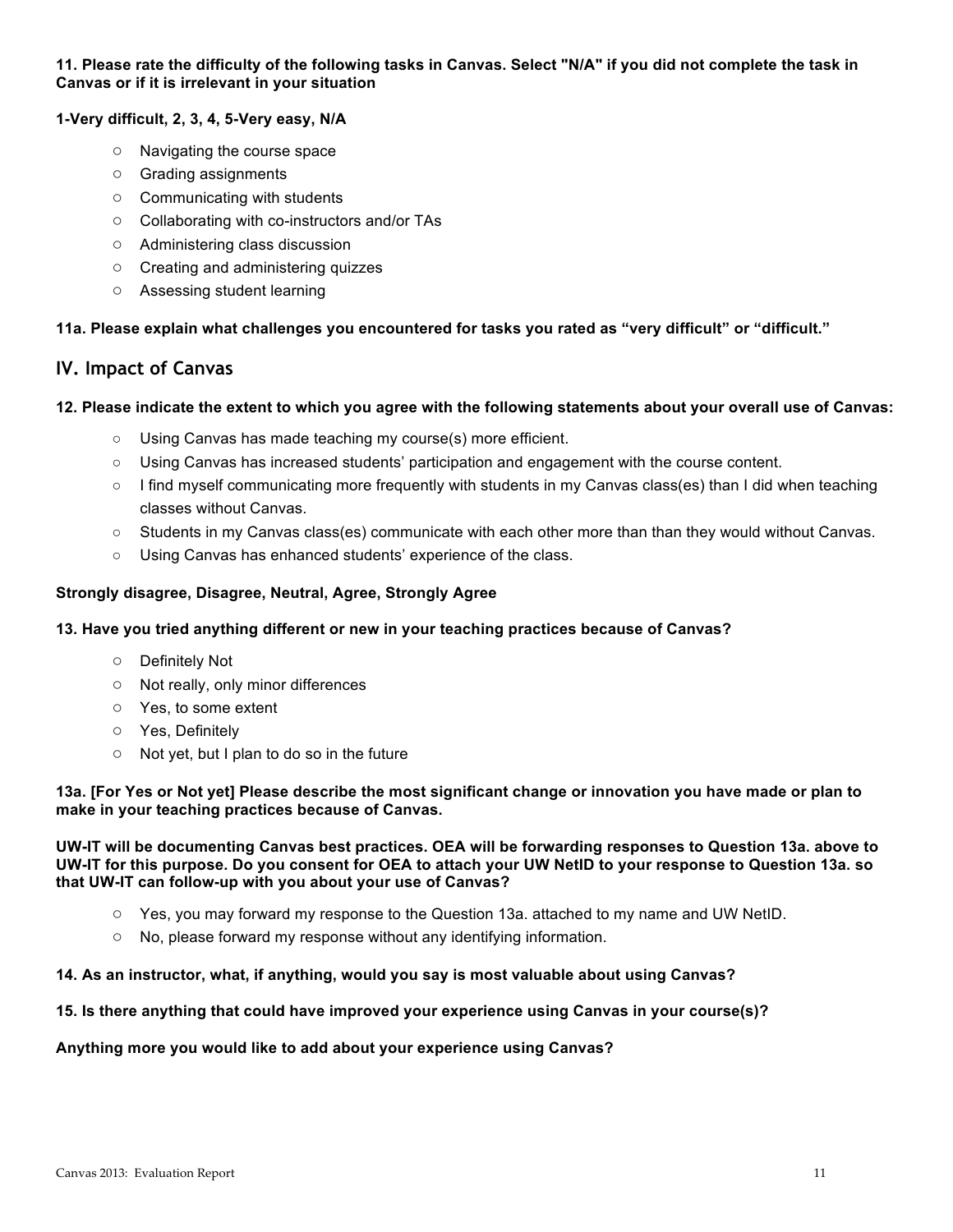## **PART 2: STUDENT SURVEY**

## **I. Profile**

### **1. Which of the following best describes your class level?**

- Freshmen
- Sophomore
- Junior
- Senior
- Graduate
- Professional (non-matriculated)
- Other:

### **2. In which of the following previous quarters have you used Canvas in a UW course?**

- I am using Canvas for the first time this quarter
- Fall 2011
- Winter 2012
- Spring 2012
- Summer 2012
- Fall 2012
- Other:

## **II. Experience**

### **3. As a student, how would you rate your overall satisfaction with Canvas?**

- Extremely dissatisfied
- Dissatisfied
- Neutral
- Satisfied
- Extremely satisfied

### **4. Please rate the difficulty of the following tasks in Canvas. If the task is something you have not done for Canvas, select "N/A." (1-5, Very difficult....Very easy, N/A)**

- Learning to use Canvas (getting started)
- Navigating the course space
- Checking course schedule and due dates
- Accessing course materials (lectures, readings, links, etc.)
- Submitting assignments
- Taking quizzes/exams
- Participating in discussions
- Collaborating with classmates
- Communicating with instructor(s)
- Checking grades
- Other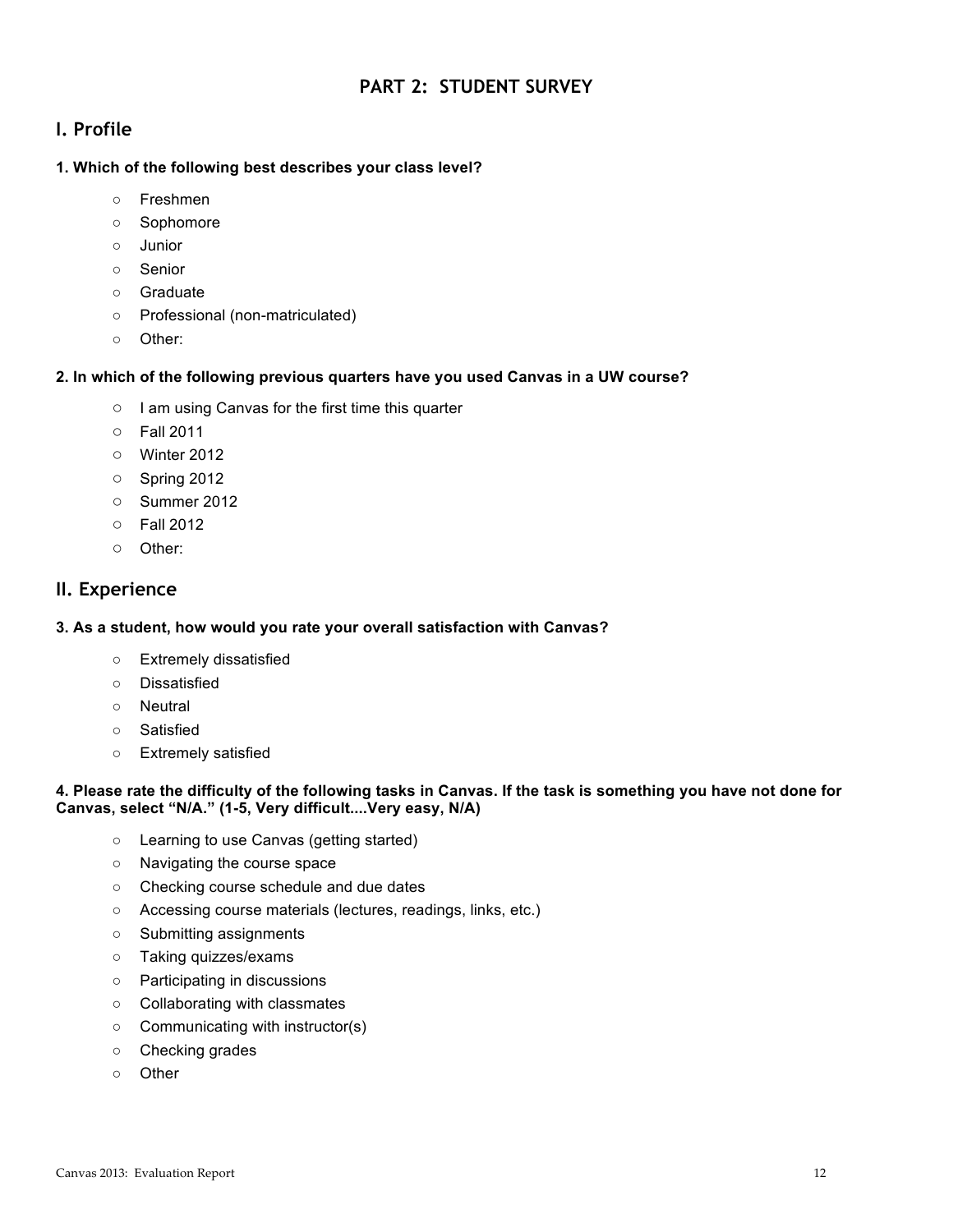**5. Have you tried anything different or new as a student because of Canvas? For example, have you communicated in new ways with an instructor or students, tried a new method of note-taking, or altered your study habits?**

- Definitely Not
- Not really, only minor differences
- Yes, to some extent
- Yes, Definitely

### **5a. [For Yes or Not yet] Please describe what new things you have tried because of Canvas.**

#### **6. Please indicate how much you agree or disagree with the following statements:**

- Using Canvas has allowed me to learn course content more effectively.
- Using Canvas has saved me time as a student.
- Because of Canvas, I feel more like an active participant than I would have without it.
- I communicate with the instructor(s) of my Canvas class(es) more than I would without Canvas.
- I communicate with other students in my Canvas class(es) more than I would without Canvas.
- Overall, Canvas has enhanced my experience in this class.
	- 1 -- Strongly disagree
	- 2 -- Disagree
	- 3 -- Neutral
	- 4 -- Agree
	- 5 -- Strongly Agree

#### **7. Overall, what, if anything, did you find most valuable about using Canvas?**

**8. Is there anything that could have improved your experience using Canvas in your course(s) including both features and support?**

**Anything more you would like to add about your experience with Canvas?**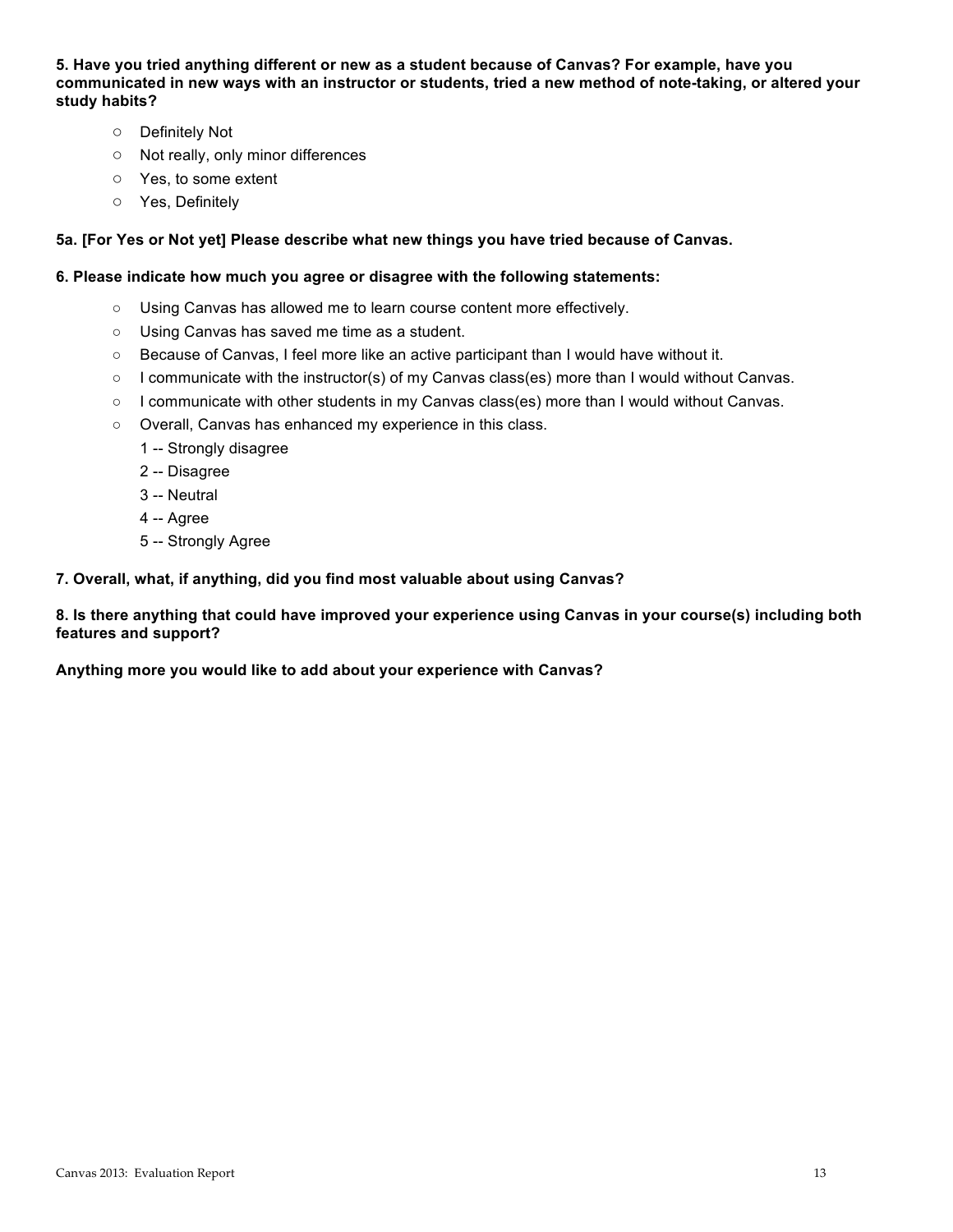## **APPENDIX B: DETAILED FINDINGS**

## **PART 1: FACULTY SURVEY, DESCRIPTIVE RESULTS**

## **A. Previous Canvas Experience & Training**

### *1. Experience*

The first two questions asked participants to indicate the quarters since the launch of Canvas at UW in Fall 2012 during which they had used Canvas for their courses. Figure B1 shows the number and percentage of participants who selected each quarter as their first quarter of use.<sup>5</sup>



**Figure B1. Participants' earliest quarter of Canvas use (n = 408)**

As Figure B1 indicates, the sample was almost completely evenly divided into those using Canvas for the first time (n = 207) and those who had used it in previous quarters (n = 202).

### *2. Motivation*

Participants were asked the following open-ended question: "What led you to decide to use Canvas originally?" The great majority of participants indicated that the school as a whole or their department was strongly encouraging or requiring the use of Canvas and had phased out other platforms such as Moodle and Blackboard. Note that although some participants gave responses that fit within multiple categories, 246 of the 252 participants who mentioned the campus-wide conversion to Canvas gave this as their *only* reason for using the tool originally.

Some participants also reported that they were under the impression that Catalyst would eventually be phased out as well. See Table B1 for categories, frequencies, and percentages.

<sup>&</sup>lt;sup>5</sup> The survey did not include an option to show whether participants were using Canvas during the current quarter, because the instrument was originally designed only for faculty using the tool in Winter 2013. There was, however, an option to indicate if they were using it for the first time in Winter 2013.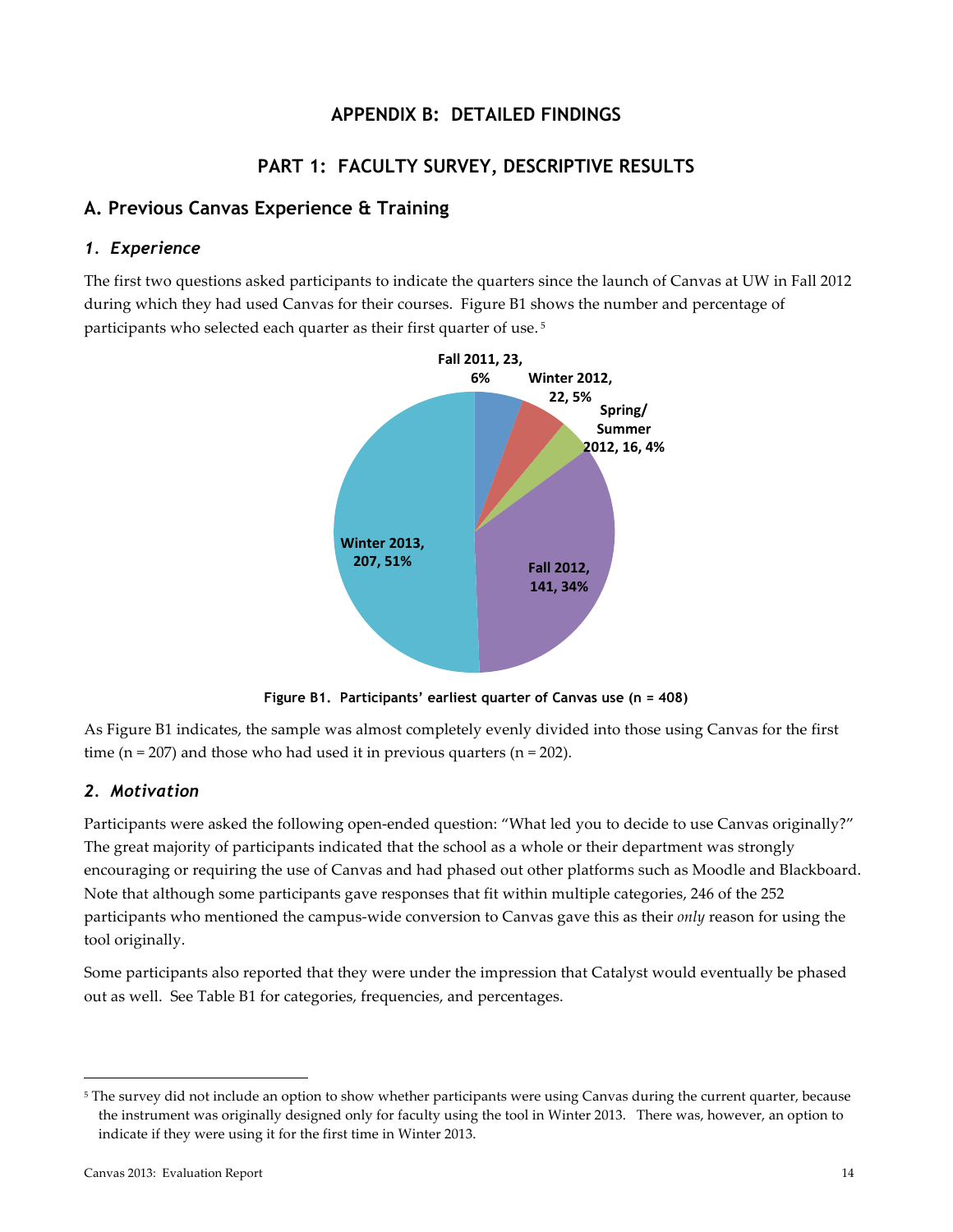### **Table B1. What led you to decide to use Canvas originally? (n = 389)<sup>6</sup>**

| Category                                                                                                            | <b>Frequency</b> | Percentage |
|---------------------------------------------------------------------------------------------------------------------|------------------|------------|
| School/department is converting to canvas; other platforms (e.g., Catalyst, Moodle, Blackboard)<br>being phased out | 252              | 64.8%      |
| Wanted to try a new technology/good fit with class                                                                  | 54               | 13.9       |
| Better alternative to other platforms (e.g., Catalyst, Moodle, Blackboard)                                          | 35               | 9.0        |
| Features available/general ease of use                                                                              | 19               | 4.9        |
| Recommended by students/colleagues                                                                                  | 9                | 2.3        |
| Volunteered to try the platform                                                                                     | 6                | 1.5        |
| Took a workshop/training available                                                                                  | 4                | 1.0        |
| Opportune time to switch (e.g., redoing website, teaching class for first time)                                     | 4                | 1.0        |
| Team teaching/prior teacher of course used it                                                                       | $\overline{4}$   | 1.0        |
| Similar to site used at another institution                                                                         | 3                | 0.8        |
| Other                                                                                                               | 8                | 2.1        |

## *3. Training and Preparation*

Approximately one-quarter of participants (107, 26%) attended the Canvas LMS introductory training **workshop** through UW-IT. See Figure B2 for participant ratings regarding how well the workshop prepared them to start using Canvas.





Participants were asked what additional content, if any, would have been helpful to include in the Canvas LMS introduction workshop; 59 participants provided an open-ended response – three added positive comments "it was a very helpful overview and demonstration."

The over-arching theme among these comments was that instructors wanted more in-depth information **during these trainings, as opposed to an overview.** Thirty-one of the fifty-nine respondents gave responses

 $6$  Responses were coded according to multiple categories; therefore, percentages will exceed 100%.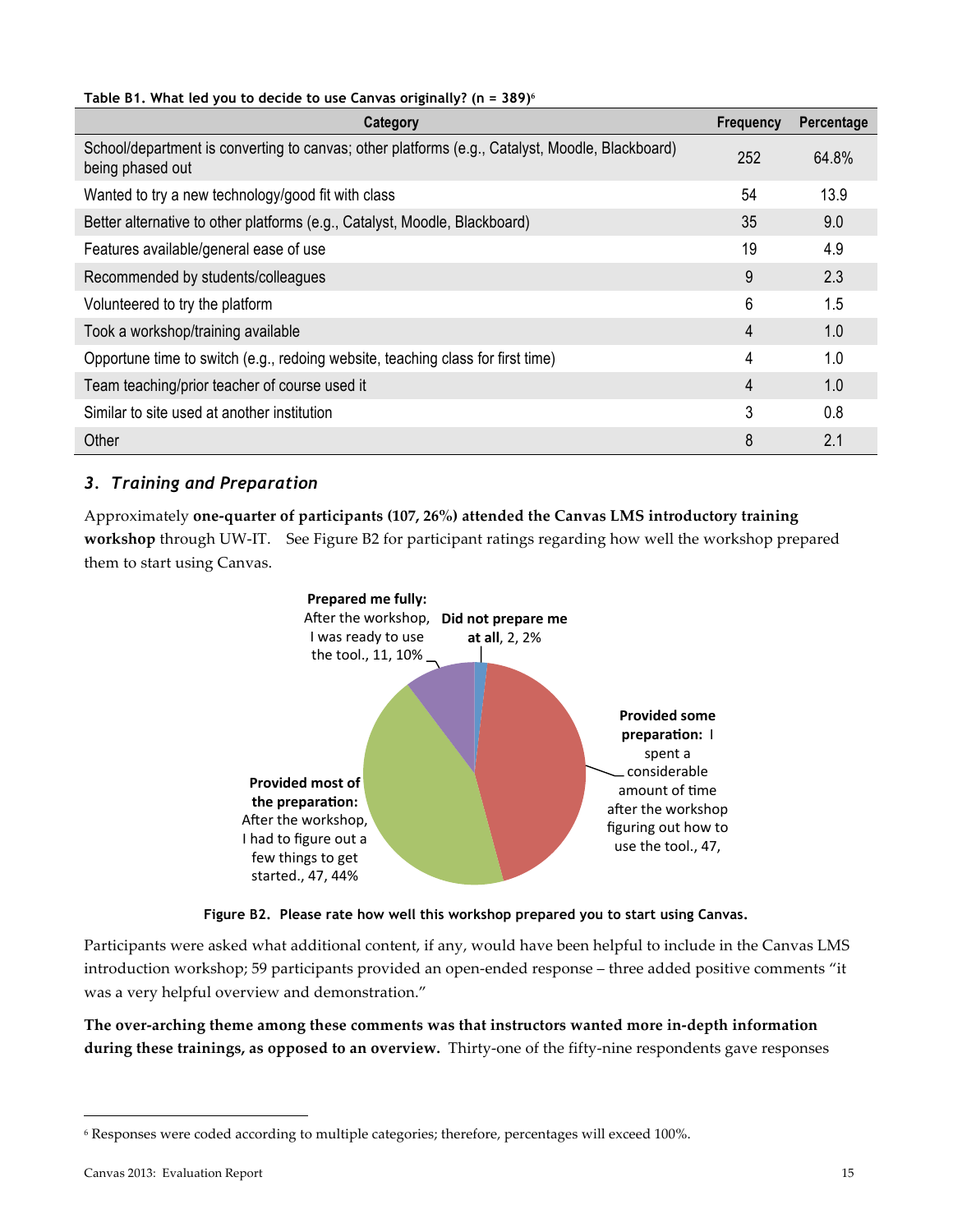indicated a desire for more content: some of these  $(n=12)$  provided only suggestions on the topic, either about the content presented or the length of the workshop, as in the following quotes:

*The%tutorial%was%very%useful,%but%it did%not%provide%any%training%in%some%of%the%more%sophisticated%Canvas% features. For example, in my second quarter of using Canvas, we decided to use the modules feature and embed Tegrity-captured lectures into the modules. It's a really simple thing once you figure it out, but it just takes some time to figure out and a tutorial would have been helpful.... As the TA in charge of setting up%the%course%website,%I%spent%a%lot%of%time%trouble=shooting.%For%example,%there%is%a%whole%vocabulary%* associated with Canvas that may not be familiar to people and an easy-to-follow glossary of terms would *help%immensely!*

Our workshop was only 1 hour, so there were MANY things we didn't have time to cover that I have had *to%learn%on%my%own%= not%even%sure%what%I%donMt%know%yet.*

Twenty-two participants wanted to learn more about specific topics, and by far the most frequently mentioned **was grading in Canvas** (e.g., SpeedGrader, online submission, gradebook). Additional topics participants wanted covered in the introduction were quizzes (n = 3), groups (n = 2), integrating with Tegrity (n = 2), adding files (n = 2), adding video content, notifications, enrollment features, roles/views (student vs. teacher).

Another theme among comments, mentioned by nine participants, was to **include more hands-on and applied content.** Some suggested having "more practice time" either with their own site or one that was established. Others noted the importance of seeing an existing course site or discussing examples or best practices in Canvas sites.

Approximately 80% of participants indicated they would recommend the UW-IT workshop to a colleague **planning to use Canvas for the first time**, another  $16\%$  (n = 17) said they were "not sure" they would recommend it, and only four participants said that they would not recommend the workshop.

Participants were asked to "select all that apply" from a series of six resources/methods that they used to familiarize themselves with Canvas to prepare for their class.



**Figure B3. Other than UW-IT workshops, which of the following resources/methods did you use to familiarize yourself with Canvas to prepare for your class [select all that apply]**

Of the 74 participants who chose "other," most ( $n=39$ ) mentioned either a **campus-specific training** at UW Bothell or Tacoma (n = 10) or a **department-specific training** (iSchool,  $n = 8$ ; Nursing,  $n = 4$ ; unspecified,  $n - 17$ ).

Participants were next asked to provide any suggestions they might have for possible advanced workshop topics; 195 participants responded to this question. Of these, 142 (73%) provided suggestions for specific features or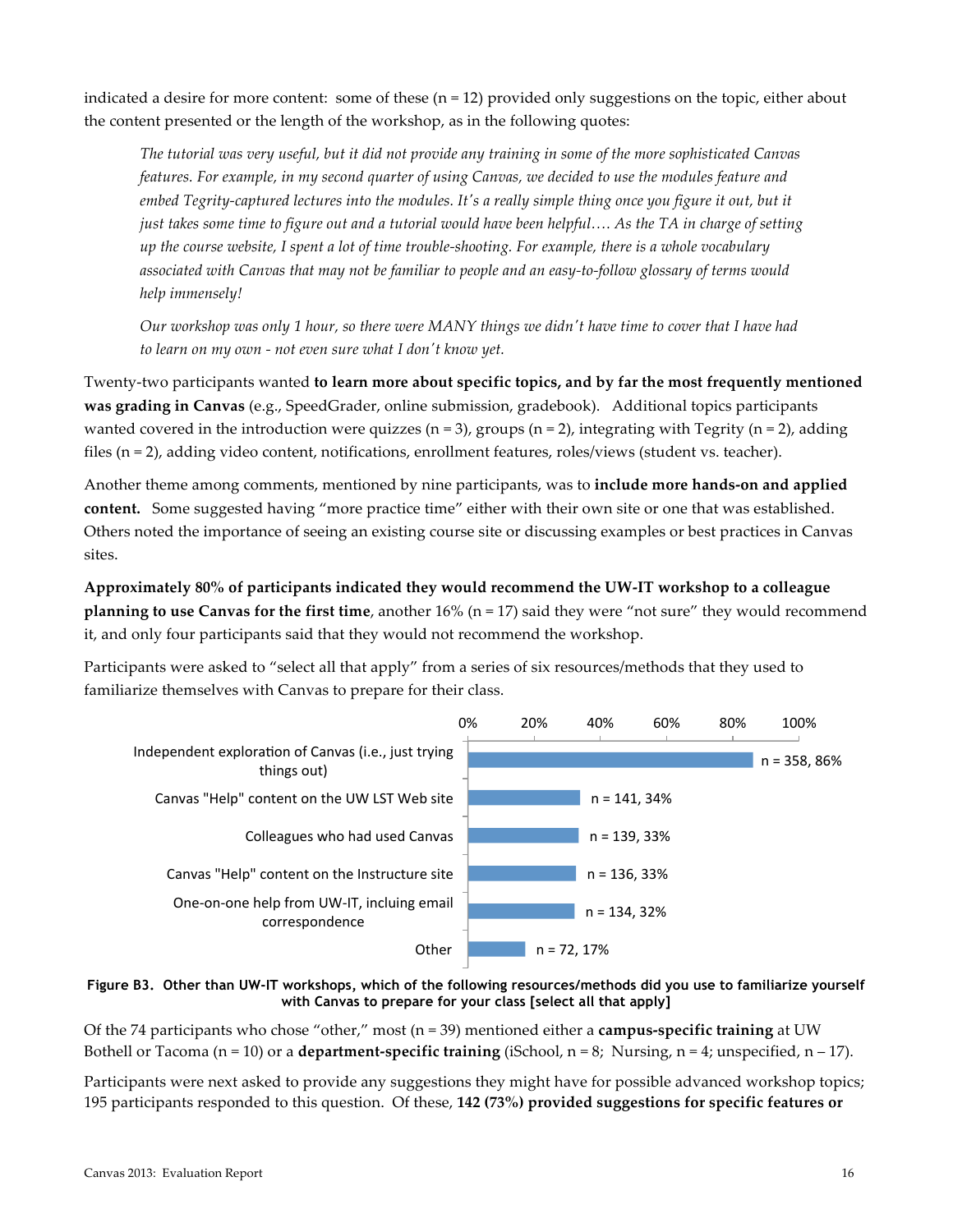functions they would like to have covered in advanced workshops, and almost all suggested more than one topic. (see Table B2).

|  | Table B2. Specific features or functions suggested as content for advanced Canvas workshops |  |  |  |  |
|--|---------------------------------------------------------------------------------------------|--|--|--|--|
|--|---------------------------------------------------------------------------------------------|--|--|--|--|

| <b>Feature/Function</b>                                                                                                                                                                                                              | Frequency      | Percentage <sup>7</sup> |
|--------------------------------------------------------------------------------------------------------------------------------------------------------------------------------------------------------------------------------------|----------------|-------------------------|
| Grading: Most of these comments focused on the use of the Gradebook, with most expressing<br>a desire for more flexibility with this tool. Others wanted to know more about getting the most<br>out of Canvas grading functionality. | 48             | 25%                     |
| Quizzes: Participants expressed interest in online quizzes and tests, but few provided details<br>about what, specifically, they were hoping to do with them.                                                                        | 20             | 10%                     |
| Groups: These comments were mixed between those who were interested specifically in the<br>"groups" function, and those who generally wanted to know generally how to administer and<br>support group projects using Canvas          | 19             | 10%                     |
| Assignments: Most of these comments focused on how to put together online assignments -<br>two mentioned the possibility of ePortfolios via Canvas                                                                                   | 17             | 9%                      |
| Structuring the site: Participants wanted to learn more about modules, as well as how to<br>organize files, pages, and the syllabus function, and how all of these things differ and fit<br>together.                                | 18             | 9%                      |
| Discussion boards: Most comments about discussion boards were general requests for more<br>instruction, although three mentioned specifically the link between grading and the discussion<br>boards                                  | 14             | 7%                      |
| Integrating canvas with internal and external tools: The vast majority of these comments<br>were about integrating with Tegrity, several also mentioned course registration and the Catalyst<br>gradebook.                           | 12             | 6%                      |
| Adding media content: How to add video and audio content to the Canvas site                                                                                                                                                          | 10             | 5%                      |
| Web conferences                                                                                                                                                                                                                      | 8              | 4%                      |
| Importing/exporting information                                                                                                                                                                                                      | 6              | 3%                      |
| Online submission/student drop boxes                                                                                                                                                                                                 | 6              | 3%                      |
| Peer review tools                                                                                                                                                                                                                    | 6              | 3%                      |
| How to structure a course with multiple sections                                                                                                                                                                                     | 4              | 2%                      |
| Calendar feature: & scheduling meetings with students                                                                                                                                                                                | 4              | 2%                      |
| Live chat sessions                                                                                                                                                                                                                   | 3              | 2%                      |
| Outcomes                                                                                                                                                                                                                             | 3              | 2%                      |
| Providing student feedback (e.g., writing, group work)                                                                                                                                                                               | 3              | 2%                      |
| Wiki pages                                                                                                                                                                                                                           | 3              | 2%                      |
| Canvas email tools                                                                                                                                                                                                                   | 3              | 2%                      |
| Voice activated features                                                                                                                                                                                                             | $\overline{2}$ | 1%                      |
| Blogging                                                                                                                                                                                                                             | $\overline{2}$ | 1%                      |
| Real-time response (e.g., clickers, in-class voting)                                                                                                                                                                                 | $\mathbf{2}$   | 1%                      |

An additional forty participants (21%) provided suggestions about the format, structure, or overall content of **the training workshops.** Most frequently, they mentioned ( $n = 12$ ) the need for the workshop to be built around

<sup>&</sup>lt;sup>7</sup> Participants responses were coded according to multiple categories; therefore, percentages will exceed 100%. Percentage is based on total number of respondents to this item  $(n=195)$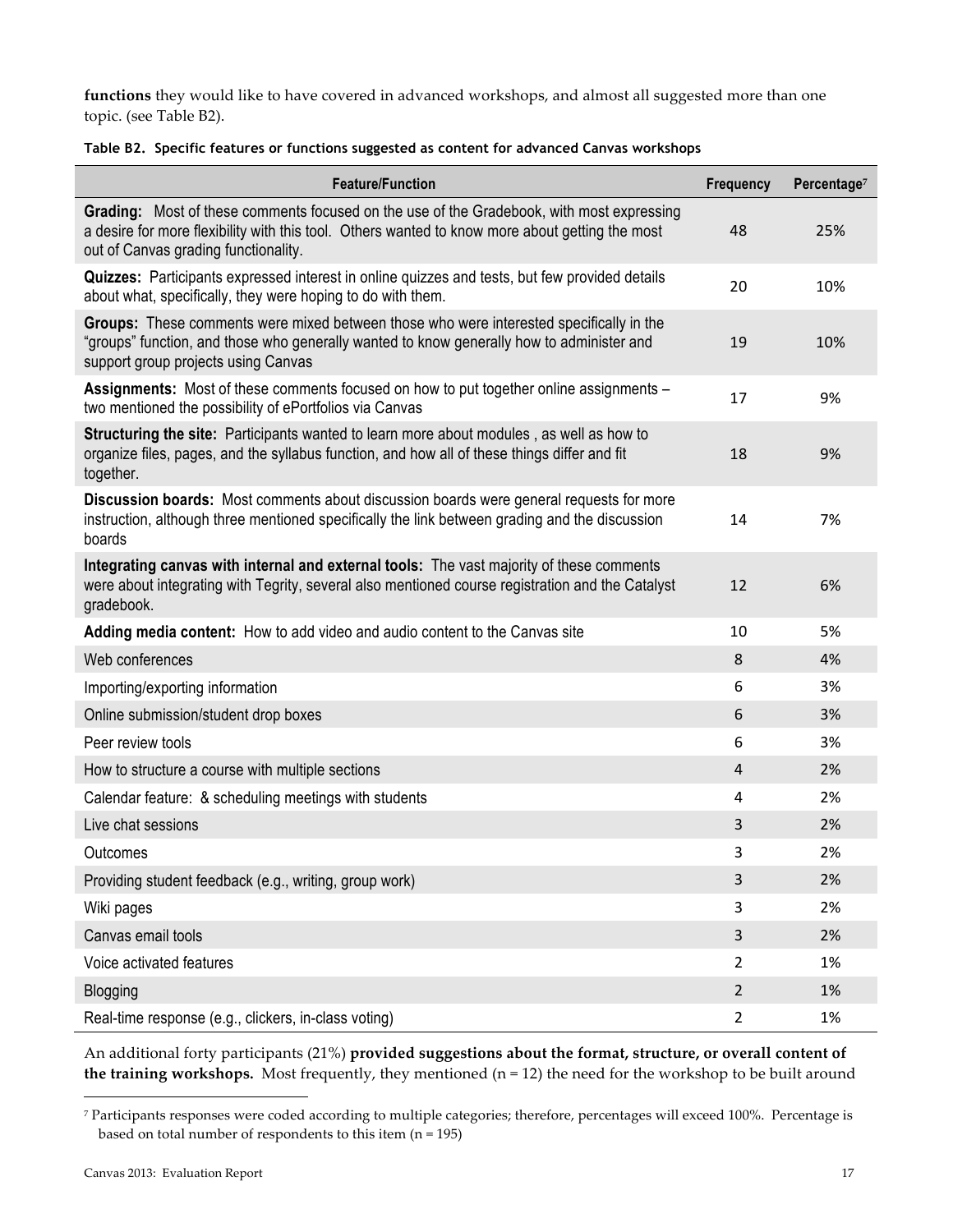**hands-on work with examples,** either those generated by workshop participants prior to arriving at the workshop or via "best practices" from Canvas users. Nine participants suggested that the workshops be in **webinar format to accommodate faculty schedules**. Five participants mentioned the need to generally structure the workshop around faculty needs, and three noted that a workshop should be held about not just the tool itself, but innovative pedagogical techniques using Canvas.

Fourteen respondents (7.2%) provided other general comments, such as frustration with Canvas in general, or indications that no training was necessary.

## **B. Use of Canvas**

## *1. Class type and format*

The survey included several items intended to allow for comparisons across different factors. One of these was course type. Participants indicated all the different types of courses they had taught using Canvas; results are shown in Table B3.

|  | Table B3. Number and percentage of participants who reported teaching different types of courses using Canvas |  |  |  |  |
|--|---------------------------------------------------------------------------------------------------------------|--|--|--|--|
|  |                                                                                                               |  |  |  |  |

| <b>Feature/Function</b>                               | Frequency | Percentage <sup>8</sup> |
|-------------------------------------------------------|-----------|-------------------------|
| Seminar/small discussion-based class (<25 students)   | 163       | 39%                     |
| Small lecture (<100 students)                         | 145       | 35%                     |
| Large discussion-based class (25+ students)           | 137       | 33%                     |
| Large lecture (100+ students)                         | 57        | 14%                     |
| Field experience, practicum, or clinic (course-based) | 37        | 9%                      |
| Independent study                                     | 9         | 2%                      |

Note that 121 participants (29%) listed more than one class. For the purpose of comparison (see Part II of Appendix B), responses from participants who *only* taught either small seminars (n = 85) or at least one large lecture ( $n=57$ ) were compared to participants who taught all other types of classes, as shown in Figure B4.



**Figure B4. Number and percentage of participants listing various types of classes taught, as categorized for numerical comparisons**

Class format (in-person, online, or hybrid) was also a factor of interest for analysis. Participants could select all the types of class formats they had taught using Canvas, and many had taught classes in multiple formats. Comprehensive results from these items are shown in Table B4:

<sup>&</sup>lt;sup>8</sup> Participants responses were coded according to multiple categories; therefore, percentages will exceed 100%.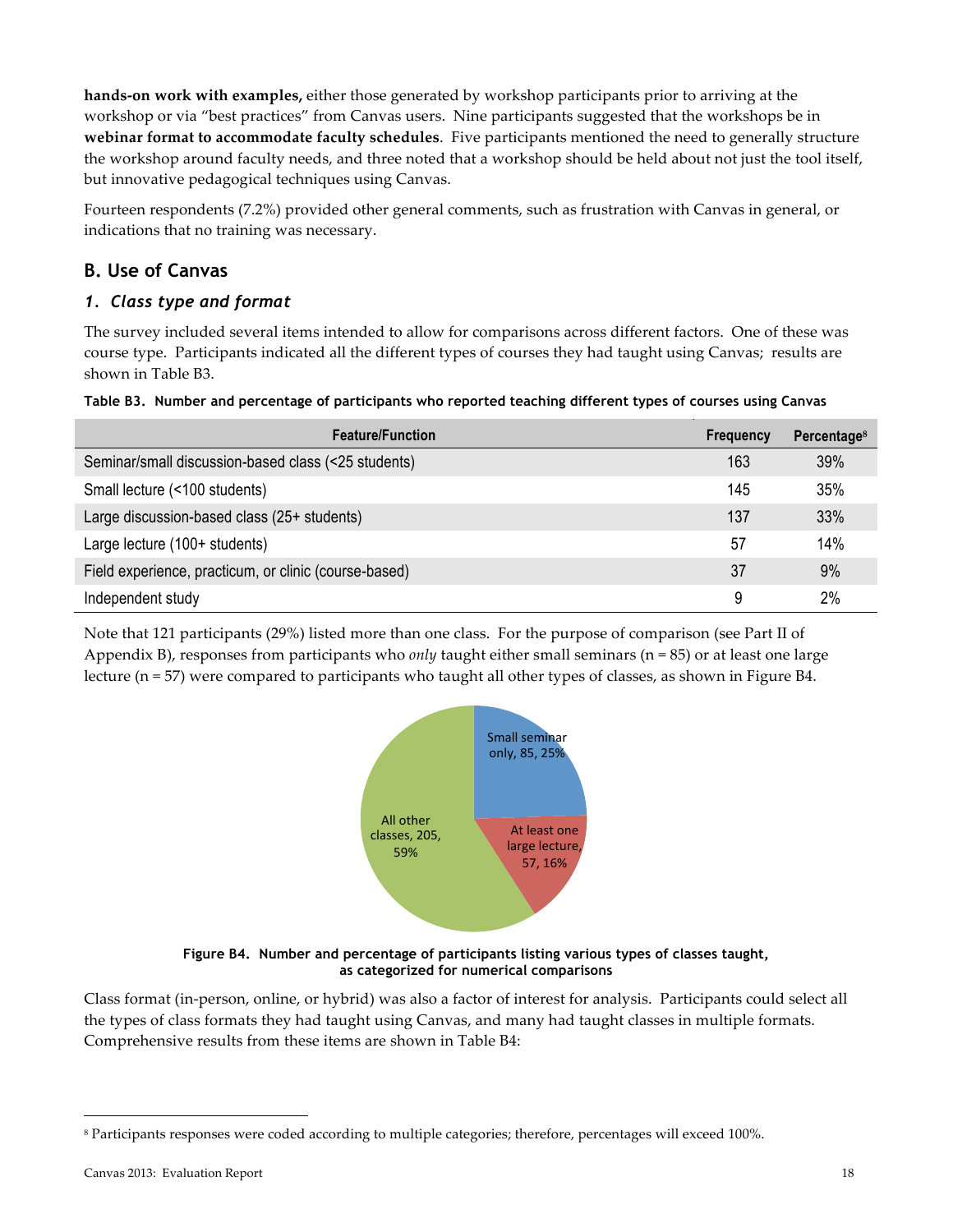**Table B4. For which of the following class format(s) have you used Canvas?**

| Course type(s)           | #   | %  |
|--------------------------|-----|----|
| In-person only           | 305 | 73 |
| Hybrid only              | 26  | 6  |
| Online only              | 19  | 5  |
| In-person and hybrid     | 26  | 6  |
| In-person and online     | 14  | 3  |
| Hybrid and online        | 8   | 2  |
| All three course formats | 6   | 1  |
| No response              | 12  | 3  |

## *2. Feature use*

For the purpose of comparisons, three categories were created: those participants who only taught in-person courses (n = 305); those who had taught at least one completely online course (n = 47), and those who taught at least one hybrid course, but had not taught a course completely online (n =  $52$ ).

Participants were asked to choose from a series of three choices, which best describes how they used Canvas in their courses; results were as follows:

- I used only Canvas (including any tools available such as GoogleDocs:  $n = 295$ , 73%
- I used Canvas but replaced some Canvas features with other tools (e.g., I used GoPost for discussions, I used a third-party tool for assignments):  $n = 78$ , 19%
- I used some features of Canvas but did not use Canvas as a course website:  $n=32,8\%$

Ninety-three participants listed at least one non-Canvas tool they had used to supplement their Canvas course web site, with 30 listing more than one. Across all participants' lists of tools (n = 134), 53 unique tools were included, and about half of all listed tools (66 of 134, 49%) were Catalyst tools. Table B5 provides a summary of the functions served by these non-Canvas tools

| Table B5. The number and percentage of participants replacing certain Canvas features or functions with external |
|------------------------------------------------------------------------------------------------------------------|
| tools, either Catalyst or non-Catalyst, along an abbreviated list of tools used                                  |

| <b>Feature/Function</b>      | <b>Tools</b>                          | * Catalyst | <b>Non-Catalyst</b> | <b>Total</b> | %9  |
|------------------------------|---------------------------------------|------------|---------------------|--------------|-----|
| <b>Assessment</b>            | WebQ*, WebAssign, Publisher sites     | 10         | 9                   | 19           | 24% |
| Grading                      | Catalyst Gradebook*, Excel            | 17         |                     | 18           | 23% |
| Lecture/screen capture       | Tegrity**, Camtasia                   | N/A        | 13                  | 13           | 17% |
| <b>Course web site</b>       | Commonview*, personal web site        | 4          | 6                   | 10           | 13% |
| <b>Discussion</b>            | GoPost,* TodaysMeet                   | 9          | 1                   | 10           | 13% |
| <b>Surveying</b>             | WebQ*, Poll Everywhere, Survey Monkey |            | 3                   | 10           | 13% |
| <b>Blogging</b>              | WordPress, blogger.com                | N/A        | 7                   | 7            | 9%  |
| Communication                | Class email list**, Facebook, Twitter | N/A        | 7                   | 7            | 9%  |
| <b>Assignment submission</b> | DropBox*, CollectIt                   | 3          | 3                   | 6            | 8%  |

<sup>&</sup>lt;sup>9</sup> Represents the percentage of participants who indicated they had used external tools (n = 78).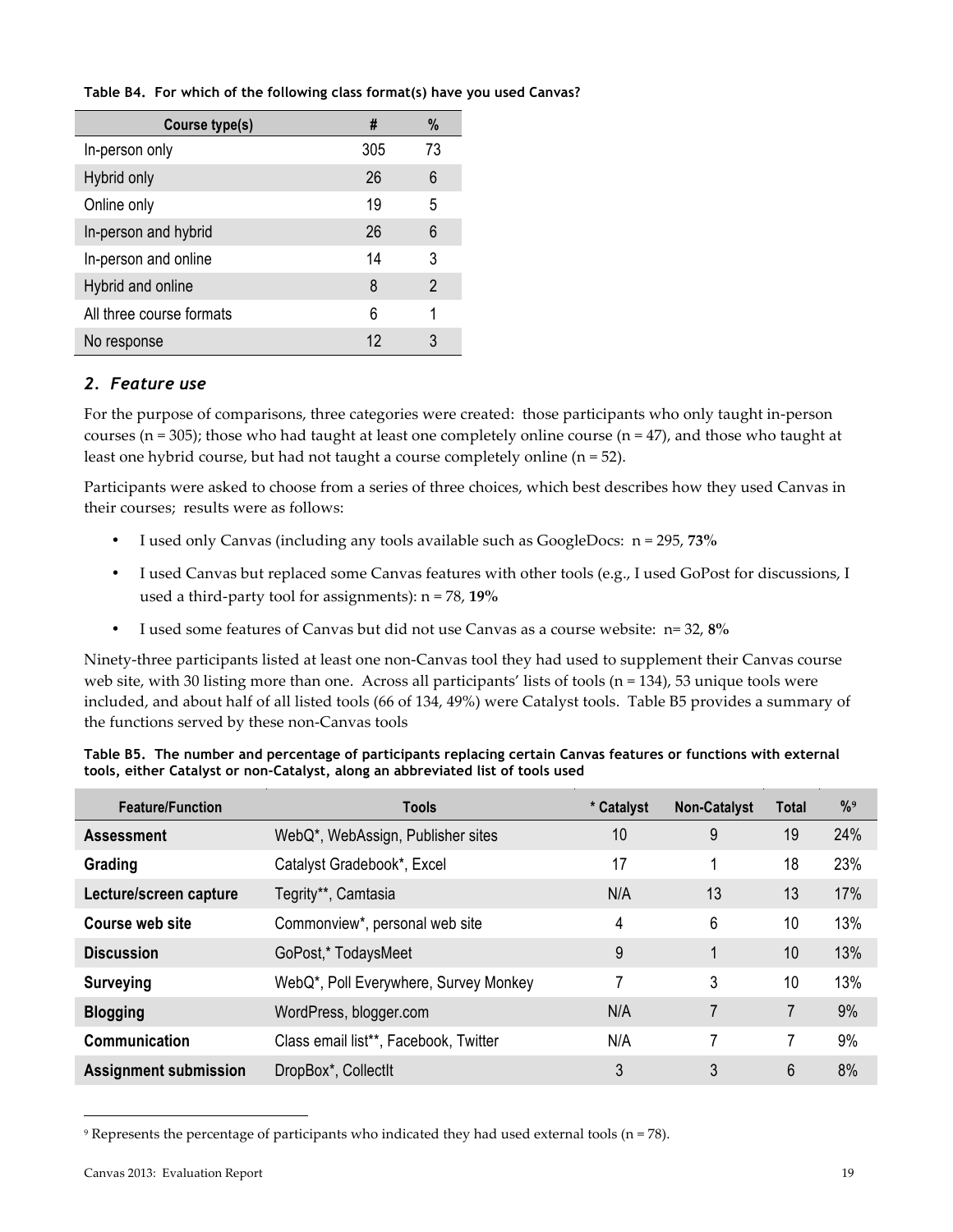| <b>Feature/Function</b>      | Tools                        | * Catalyst | <b>Non-Catalyst</b> | <b>Total</b> | $\frac{9}{9}$ |
|------------------------------|------------------------------|------------|---------------------|--------------|---------------|
| <b>Video content hosting</b> | YouTube, Flickr              | N/A        | 5                   | 5            | 6%            |
| Web conferencing:            | Elluminate, Adobe Connect    | 0          | 5                   | 5            | 6%            |
| File sharing:                | Shared space*, Dropbox       |            | 3                   | 4            | 5%            |
| Scheduling:                  | Google calendar, Doodle      | N/A        | 3                   | 3            | 4%            |
| <b>Collaboration</b>         | Google Drive**, PBWorks Wiki | 0          | 2                   | 2            | 3%            |
| File storage                 | File manager*                | 2          | $\Omega$            |              | 3%            |

\* Catalyst tool

\*\* UW-supported tool

Participants indicated which Canvas features they had used, selecting all that apply from a comprehensive list. Results are presented in Figure B5.



**Figure B5. Which of the following Canvas features have you used in your course(s)? Select all that apply.** Figure B6 shows a histogram of total number of features used, according to this list.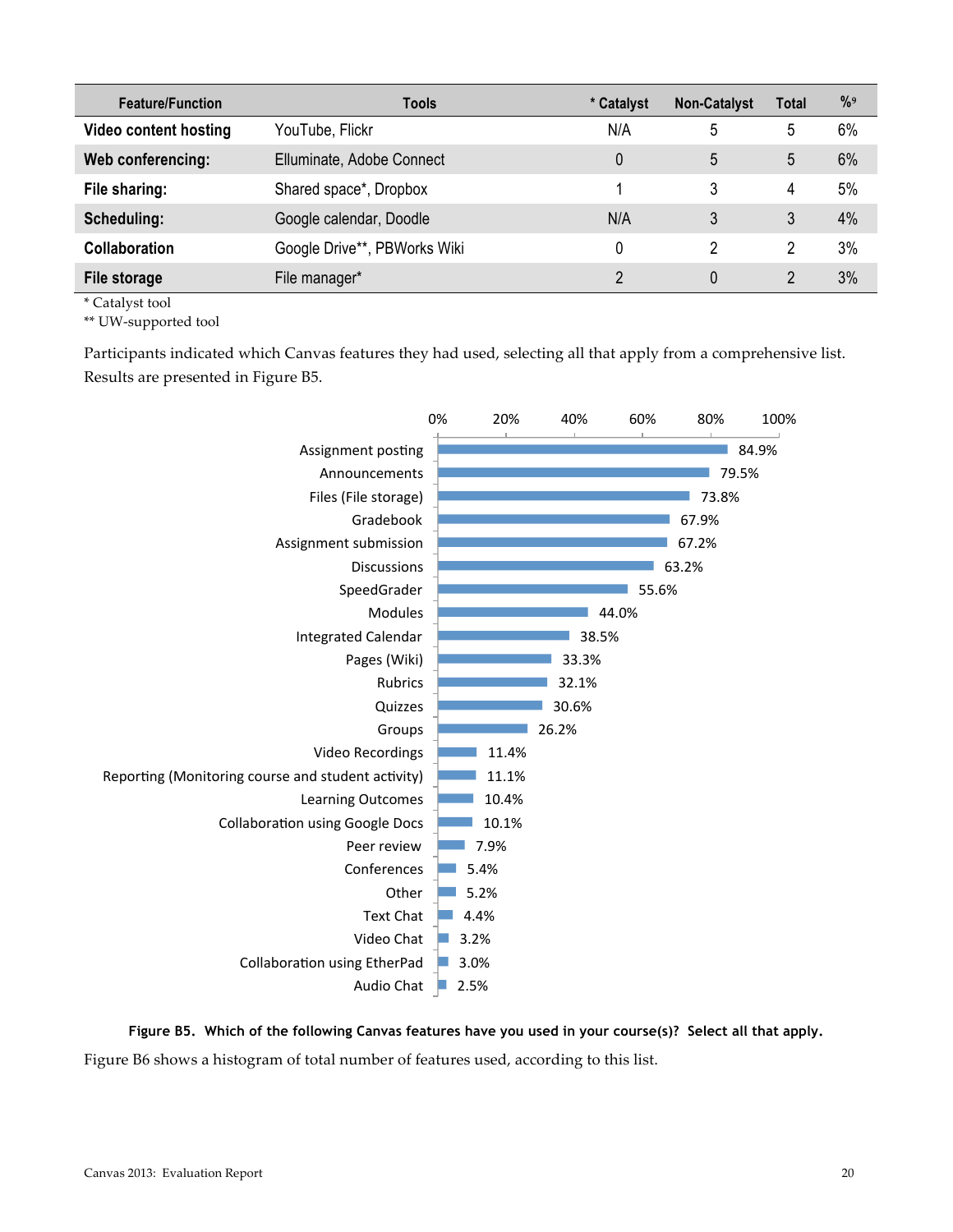

**Figure B6. Frequency histogram and descriptive statistics for total number of features selected**

## **C. Satisfaction with Canvas**

Participants were asked to rate their overall experience with Canvas on a scale from 1 "Extremely dissatisfied" to 5 "Extremely satisfied." See Figure B7.



**Figure B7. How would you rate your overall experience with Canvas?**

Next, participants were asked to rate the difficulty of a series of seven tasks in Canvas. See Table B6 for all frequencies and descriptive statistics.

|  |  |  |  |  | Table B6. Please rate the difficulty of the following tasks in Canvas. |  |  |
|--|--|--|--|--|------------------------------------------------------------------------|--|--|
|--|--|--|--|--|------------------------------------------------------------------------|--|--|

|                                                  | <b>Very</b><br>difficult |                  |                   |                | <b>Very</b><br>easy | Mean | <b>SD</b> | $n$ <i>Mean</i> |
|--------------------------------------------------|--------------------------|------------------|-------------------|----------------|---------------------|------|-----------|-----------------|
|                                                  |                          | $\overline{2}$   | 3                 | 4              | 5                   |      |           |                 |
| Communicating with students                      | (2.0)                    | 41<br>(11.7)     | 91<br>(26.0)      | 104<br>(29.7)  | 107<br>(30.6)       | 3.75 | 1.08      | 350             |
| Grading assignments                              | 14<br>(4.8)              | 31<br>(10.7)     | 70<br>(24.1)      | 95<br>(32.8)   | 80<br>(27.6)        | 3.68 | 1.13      | 290             |
| Collaborating with co-instructors and/or<br>TA's | 6<br>(3.4)               | 16<br>(9.2)      | 61<br>(35.1)      | 50<br>(28.7)   | 41<br>(23.6)        | 3.60 | 1.05      | 174             |
| Administering class discussion                   | 11<br>(5.0)              | 29<br>(13.1)     | 67<br>(30.3)      | 83<br>(37.6)   | 31<br>(14.0)        | 3.43 | 1.05      | 221             |
| Navigating the course space                      | 14<br>$(3.5\%)$          | 51<br>$(12.9\%)$ | 139<br>$(35.2\%)$ | 137<br>(34.7%) | 54<br>(13.7%)       | 3.42 | .99       | 395             |
| Assessing student learning                       | 11<br>(5.2)              | 26<br>(12.3)     | 83<br>(39.3)      | 66<br>(31.3)   | 25<br>(11.8)        | 3.32 | 1.01      | 211             |
| Creating and administering quizzes               | 11<br>(7.8)              | 25<br>(17.7)     | 38<br>(27.0)      | 49<br>(34.8)   | 18<br>(12.8)        | 3.27 | 1.13      | 141             |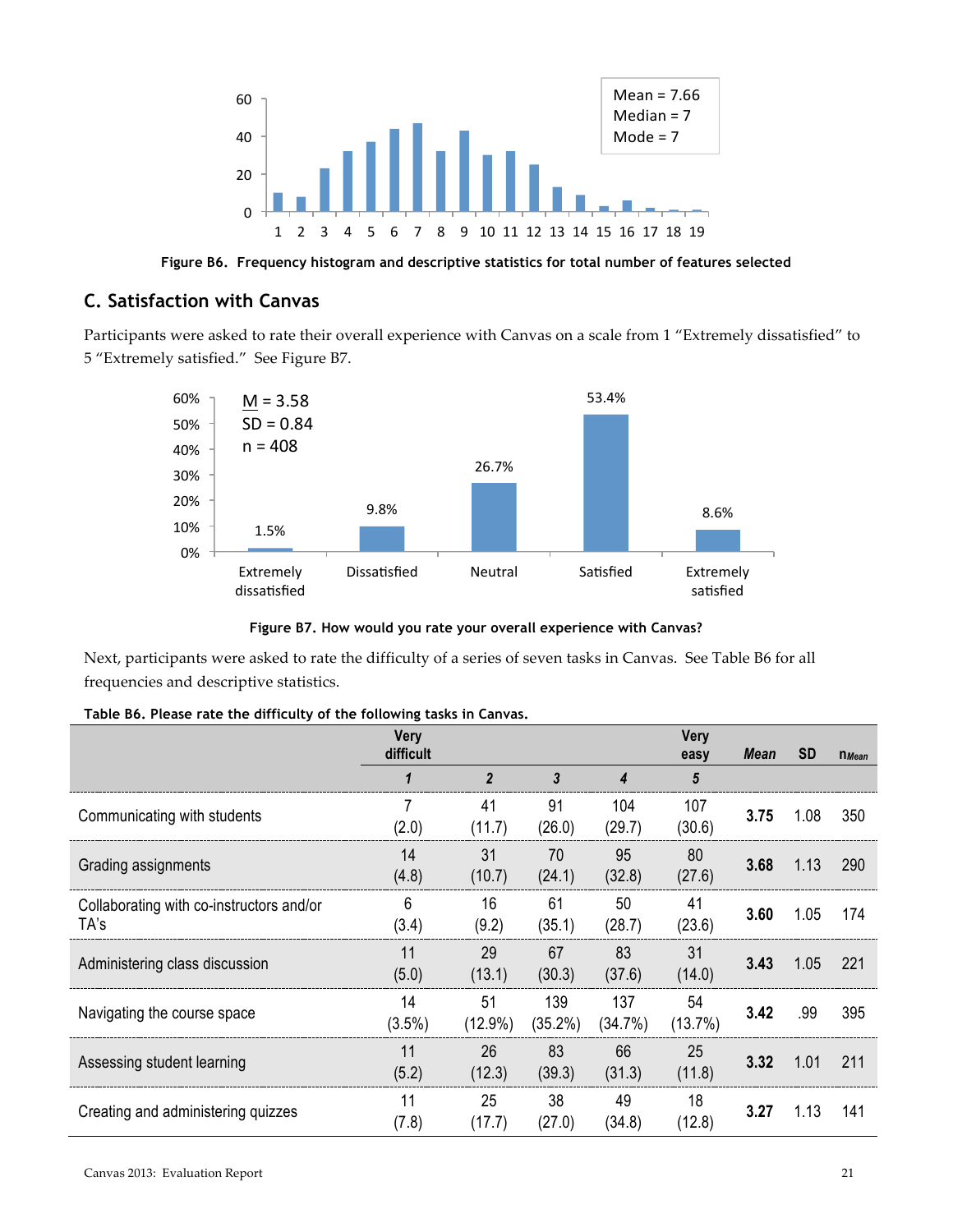If participants rated any of the previous Canvas tasks as "difficult" or "very difficult," they were asked to explain their ratings. A total of 215 participants responded. See Table B7 for categories of responses and selected quotes.

| Table B7. Please explain what challenges you encountered for tasks you rated as "very difficult" or "difficult" |  |
|-----------------------------------------------------------------------------------------------------------------|--|
| $(n = 215)$                                                                                                     |  |

| <b>Categories</b>                             | <b>Selected quotes</b>                                                                                                                                                                                                                                                                                                                                                                                                                                                                                                                                                                                                                                                                                                                                                                                  | n  |
|-----------------------------------------------|---------------------------------------------------------------------------------------------------------------------------------------------------------------------------------------------------------------------------------------------------------------------------------------------------------------------------------------------------------------------------------------------------------------------------------------------------------------------------------------------------------------------------------------------------------------------------------------------------------------------------------------------------------------------------------------------------------------------------------------------------------------------------------------------------------|----|
| Navigating the course<br>space/general        | The site is not organized very logically and it is difficult to figure how to adjust it (or<br>sometimes there are not enough options for adjustment), especially when you're<br>teaching a f2f class and just want to create a simplified version. For example, the new<br>"outcomes" category is unnecessarily complex and I'm not sure how I can make it more<br>straightforward without hiding the page and creating a new one to cut and paste my<br>outcomes into. For giving students feedback, I always download all the assignments<br>and then re-upload them because I find that comments left in Canvas messages are<br>tough for students to keep track of (too many other messages happening) and other<br>options w/in Canvas have a tendency to fail or be difficult to access as well. | 70 |
| Grading assignments                           | The grade book is not very flexible or intuitive. There were multiple occasions where I<br>could not do what I wanted and had to work around the system.                                                                                                                                                                                                                                                                                                                                                                                                                                                                                                                                                                                                                                                | 62 |
| Communicating with<br>students                | The email interface is not very user-friendly. The way it groups conversations, etc. is<br>not easy to track. I also wish I could just turn it off or forward it directly to my email, so I<br>didn't have to check both inboxes. Maybe I can, but haven't figured it out yet and it<br>seems like a headache.                                                                                                                                                                                                                                                                                                                                                                                                                                                                                          | 36 |
| Class discussion                              | Small group discussions are manageable, but a discussion for the whole class is hard<br>to follow both for instructor and students. It would help if on the first screen there were a<br>summary of all the threads so you didn't have to scroll through everything to find the<br>next heading. I know you can collapse the discussion by thread but a summary screen<br>would be much easier to use.                                                                                                                                                                                                                                                                                                                                                                                                  | 31 |
| Creating and<br>administering quizzes         | Was unable to easily scramble questions on a quiz. Could only scramble answers.<br>Wanted questions to randomly scramble--so that each test-taker encountered questions<br>in a different order.                                                                                                                                                                                                                                                                                                                                                                                                                                                                                                                                                                                                        | 31 |
| Not Applicable                                | I have not used canvas for many of the more complex tasks yet, but from what I see<br>here, that is definitely going to be something I do next quarter.                                                                                                                                                                                                                                                                                                                                                                                                                                                                                                                                                                                                                                                 | 29 |
| Collaborating with co-<br>instructors or TA's | We had a multi-section class with separate discussion groups. It was very hard to<br>figure out how to set this up, and we ended up having to do a lot of work-arounds. Our<br>school support person was not able to figure this out either. We never really did figure<br>out how to get discussions to thread -- this was all so much easier in Catalyst.                                                                                                                                                                                                                                                                                                                                                                                                                                             | 8  |
| Assessing student<br>learning                 | Assessing student learning is not easy in general. Using the statistics such as the<br>percentage of pages viewed by a student does not really contribute to being able to<br>completely assess learning.                                                                                                                                                                                                                                                                                                                                                                                                                                                                                                                                                                                               | 1  |
| Other                                         | The Pages wiki is terrible. I want to be able to add and subtract my own pages, and<br>determine how they look and where they go, like in Catalyst.                                                                                                                                                                                                                                                                                                                                                                                                                                                                                                                                                                                                                                                     | 28 |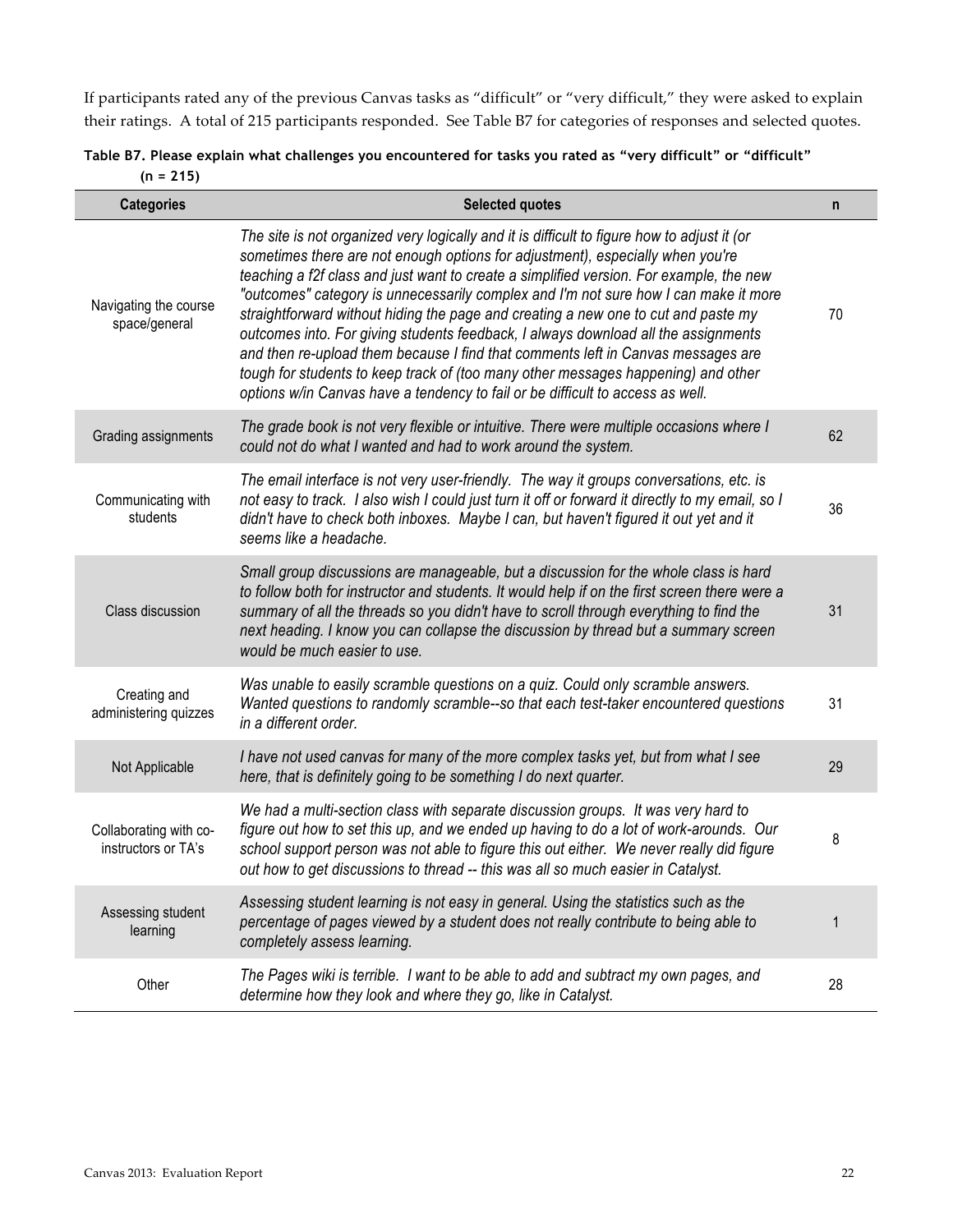## *IV. Impact of Canvas*

Participants were asked to indicate the extent to which they agree with a series of statements about their overall use of Canvas. See Table B8.

#### **Table B8. Please indicate the extent to which you agree with the following statements about your overall use of Canvas.**

|                                                                                                                                         | <b>Strongly</b><br>disagree | <b>Disagree</b>  | <b>Neutral</b>    | Agree             | <b>Strongly</b><br>Agree | Mean | <b>SD</b> | $n$ <i>Mean</i> |
|-----------------------------------------------------------------------------------------------------------------------------------------|-----------------------------|------------------|-------------------|-------------------|--------------------------|------|-----------|-----------------|
|                                                                                                                                         |                             | $\overline{2}$   | 3                 | 4                 | 5                        |      |           |                 |
| Using Canvas has made teaching my<br>course(s) more efficient.                                                                          | 17<br>$(4.3\%)$             | 51<br>$(12.8\%)$ | 119<br>$(29.9\%)$ | 167<br>$(42.0\%)$ | 44<br>$(11.1\%)$         | 3.43 | .99       | 398             |
| Using Canvas has enhanced students'<br>experience of the class.                                                                         | 28<br>(7.2)                 | 58<br>(14.9)     | 156<br>(40.1)     | 127<br>(32.6)     | 20<br>(5.1)              | 3.14 | .98       | 389             |
| Using Canvas has increased students'<br>participation and engagement with the course<br>content.                                        | 25<br>(6.3)                 | 65<br>(16.5)     | 188<br>(47.7)     | 98<br>(24.9)      | 18<br>(4.6)              | 3.05 | .92       | 394             |
| I find myself communicating more frequently<br>with students in my Canvas class(es) than I<br>did when teaching classes without Canvas. | 40<br>(10.3)                | 116<br>(29.9)    | 148<br>(38.1)     | 69<br>(17.8)      | 15<br>(3.9)              | 2.75 | .99       | 388             |
| Students in my Canvas class(es)<br>communicate with each other more than they<br>would without Canvas.                                  | 39<br>(10.2)                | 105<br>(27.3)    | 184<br>(47.9)     | 46<br>(12.0)      | 10<br>(2.6)              | 2.70 | .90       | 384             |

**Table B9. Have you tried anything different or new in your teaching practices because of Canvas?**

|                                                                                             | <b>Definitely</b><br>not | Not really, only<br>minor differences | Yes, to some<br>extent | Yes,<br>definitely | Not yet, but I plan<br>to do so in the<br>future |     |
|---------------------------------------------------------------------------------------------|--------------------------|---------------------------------------|------------------------|--------------------|--------------------------------------------------|-----|
|                                                                                             |                          |                                       |                        |                    |                                                  |     |
| Have you tried anything different<br>or new in your teaching practices<br>because of Canvas | 37<br>$(9.3\%)$          | 162<br>$(40.5\%)$                     | 132<br>$(33.0\%)$      | 42<br>$(10.5\%)$   | 27<br>$(6.8\%)$                                  | 400 |

Participants were asked to describe the most significant change they had made to their teaching practices because of Canvas. A total of 166 responded; the strongest themes among comments (from 143 participants) are presented in Table B10, including a description of the theme, representative quotes, and the number of participants who indicated they have already made this change and those planning to do so in the future.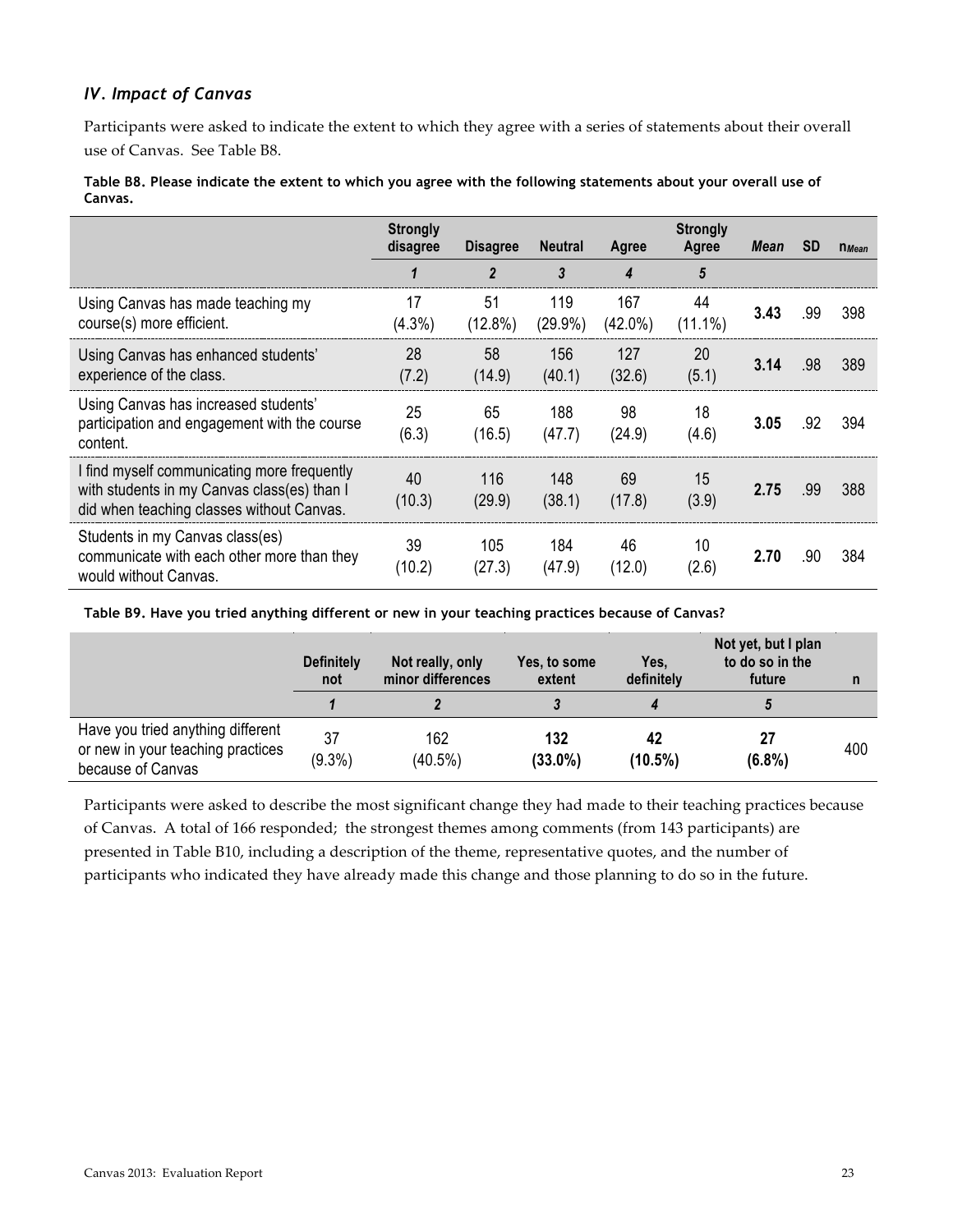**Table B10. Please describe the most significant change or innovation you have made or plan to make in your teaching practices because of Canvas.**

| <b>Categories</b>                                                                                              | <b>Selected quotes</b>                                                                                                                                                                                                                                                                                                                                                                                                                                                                                                                                                                                           | Done | <b>Planning</b> | <b>Total</b> |
|----------------------------------------------------------------------------------------------------------------|------------------------------------------------------------------------------------------------------------------------------------------------------------------------------------------------------------------------------------------------------------------------------------------------------------------------------------------------------------------------------------------------------------------------------------------------------------------------------------------------------------------------------------------------------------------------------------------------------------------|------|-----------------|--------------|
| <b>Increased</b><br>efficiency:<br>Assignments<br>submitted and graded<br>online                               | Removed a lot of paperwork through on-line submissions and grading.<br>Feedback is faster to students and more organized.<br>Speedgrader so far has been a great assistance and I will continue to<br>incorporate it in my future classes.                                                                                                                                                                                                                                                                                                                                                                       | 36   | 3               | 39           |
| <b>Flipping the</b><br>classroom: Lecture<br>capture, pre-lecture<br>quizzes, online<br>quizzes                | More short videos explaining concepts that some, but not all, students<br>struggle with. For example, I'd like to make some video tutorials on<br>Excel, so we can spend less class time helping the less prepared<br>students and move on to other things. By doing this as a video, the<br>students who need it can go at their own pace, and those who don't can<br>skip it entirely.<br>Using an online platform for my course allowed me to shift the lecture<br>component almost completely online, thereby freeing the in person class<br>time to take on a more seminar style of collaborative learning. | 25   | 5               | 31           |
| <b>Enhanced</b><br>assessment: multi-<br>media feedback, use<br>of rubrics                                     | I love the rubric option. It has greatly enhanced my ability to ensure<br>consistency and clarity in certain assignments and has also enhanced<br>my ability to mentor my TA.<br>I understand that I can give verbal feedback in Canvas, so I am going to<br>explore how to do this in the future.                                                                                                                                                                                                                                                                                                               | 16   | 11              | 27           |
| Student-to-student<br>interaction:<br>Introduced online<br>discussion                                          | On-line discussions have allowed me to get students to participate who<br>normally do not do so in a classroom discussion. I demand in depth<br>analysis on controversial issues and grade those discussions. Students<br>seem to feel more free to respond. The on-line discussions have<br>unexpectedly resulted in students to be more participatory in regular<br>class as well.                                                                                                                                                                                                                             | 22   | 3               | 25           |
| Student-to-student<br>collaboration: Peer<br>review or group work                                              | Group collaboration in Canvas- I made it optional this term but will make<br>it mandatory next term-works great.<br>Peer review has become easy to administer even in large classes, which<br>has brought great benefits to my students in the form of critical<br>reflection.                                                                                                                                                                                                                                                                                                                                   | 14   | 7               | 21           |
| <b>Faculty-student</b><br>communication:<br>Posting or<br>communicating via<br>Canvas, virtual office<br>hours | I hope to incorporate on-line video office hours. I use Web ex<br>sometimes for that now, but would like it to be coupled more strongly<br>with the actual class web site.<br>I sent a recorded video message to my class.                                                                                                                                                                                                                                                                                                                                                                                       | 12   | 9               | 21           |
| <b>Changes to course</b><br>structure: Use of<br>modules, online<br>syllabus                                   | This quarter I adopted modules. I like it as a way to organize content.<br>very simple, really--arranging my readings by units (modules) has<br>enabled me to focus the uses of those readings                                                                                                                                                                                                                                                                                                                                                                                                                   | 8    | 4               | 12           |
| <b>Enhanced</b><br>assignments:<br>Additional or more<br>creative assignments                                  | I plan to make use of the video aspects of Canvvas next quarter to<br>encourage multiple forms of media-based student assessment.<br>I have changed the format of some of my learning activities, and now I<br>am beginning do more learning activities in an online format.                                                                                                                                                                                                                                                                                                                                     | 6    | $\overline{2}$  | 8            |
| <b>Enriched content</b>                                                                                        | I also found myself including additional video content to expand student<br>thinking.                                                                                                                                                                                                                                                                                                                                                                                                                                                                                                                            | 7    | 0               | 7            |

l.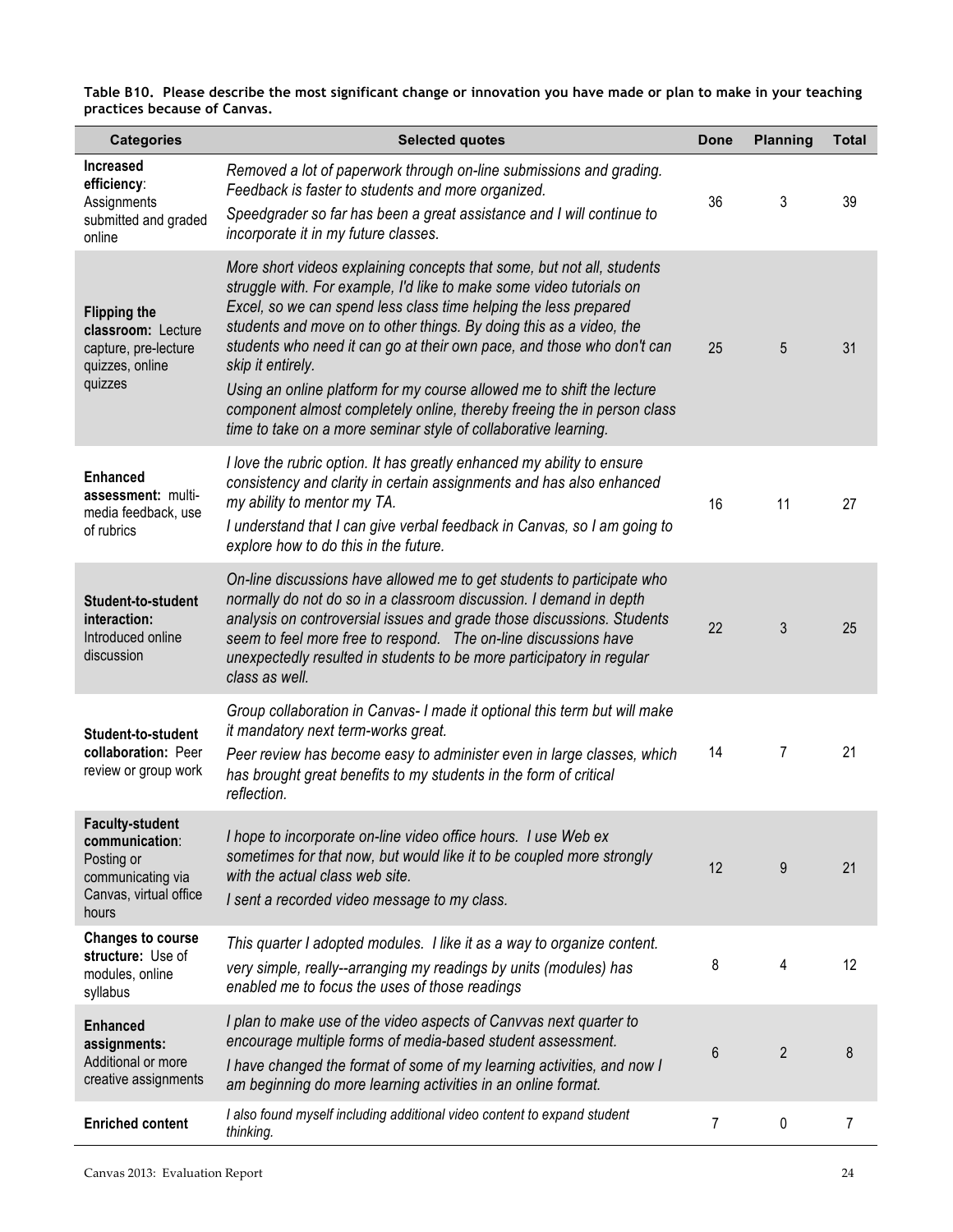Next, participants were asked what, if anything, instructors would say is most valuable about using Canvas; 293 participants offered a response.

| <b>Categories</b>                                                        | <b>Selected quotes</b>                                                                                                                                                                                                                                | $n$ (%)       |
|--------------------------------------------------------------------------|-------------------------------------------------------------------------------------------------------------------------------------------------------------------------------------------------------------------------------------------------------|---------------|
| Standard secure platform for all<br>teaching tools/organizes<br>teaching | These days, it seems like an online learning management system is almost required,<br>given the tech-savvy population of students we serve. The most valuable feature I find,<br>using Canvas, is the one-stop-does-it-all online option it provides. | 110<br>(37.5) |
| Grading (e.g., speedgrading,<br>rubrics)/<br>Tracking student progress   | Love the Speed Grader. I can set quick assignments to the equivalent of check, check-<br>plus, check-minus  and I can download all & work offline, then upload all & return<br>instantly!                                                             | 80(27.3)      |
| Better communication with<br>students                                    | Students are very comfortable about communicating informally with me as their instructor<br>through the inbox or in the comment boxes. They might be less inclined to send an email,<br>but they respond immediately on Canvas.                       | 40 (13.7)     |
| Flexibility/ease of use                                                  | The integration of an LMS is a tremendous step forward over cobbling together a bunch of<br>tools inside an html-based web-site. Mostly, the ability to create and edit on the fly is a<br>positive experience.                                       | 35 (11.9)     |
| Assignment Submission                                                    | Assignments are your strong point. The assignment turn in system seems rather well<br>designed and makes a lot of sense. The options and fluidity work well making it easier to<br>handle grading.                                                    | 26 (8.9)      |
| Integrated calendar                                                      | The calendar feature is the nicest and most valuable thing. It's a single place where I can<br>store and push updates to students about assignment deadlines, events, etc.                                                                            | 22(7.5)       |
| Nothing/ambivalent                                                       | Canvas offers some more tools, but for the most part, I'm still just using the same things<br>that I used in Catalyst. I'd be happy to go back to using Catalyst since it was simpler, and<br>less confusing to me and the students.                  | 22(7.5)       |
| Students use and like it                                                 | Reliability. Students reported no problems and were satisfied.                                                                                                                                                                                        | 11(3.8)       |
| Online storage/file sharing                                              | I am not an instructor, I just assist some instructors with their Canvas sites. It is valuable<br>for storing content that will be used year after year.                                                                                              | 8(2.7)        |
| Other                                                                    | Condition-based features. Responding to unique learner conditions.                                                                                                                                                                                    | 8(2.7)        |
| Multimedia capacity (e.g., web<br>conferencing/video)                    | embedded multimedia and social media linkage                                                                                                                                                                                                          | 7(2.4)        |
| Online quizzes                                                           | Makes giving and grading quizzes easier.                                                                                                                                                                                                              | 6(2.0)        |
| Managing groups                                                          | Ease of setting up and managing groups.                                                                                                                                                                                                               | 5(1.7)        |
| Opportunity for collaboration                                            | potential for collaborating better with co-instructors.                                                                                                                                                                                               | 5(1.7)        |
| Available tech support                                                   | good technical support (even if the answer is "no")                                                                                                                                                                                                   | 3(1.0)        |
| Works well with a hybrid course                                          | Canvas promotes a new way of structuring a course website that will make the transition<br>toward hybrid and online courses more smooth.                                                                                                              | 2(0.7)        |

**Table B11. As an instructor, what, if anything, would you say is most valuable about using Canvas? (n = 293)**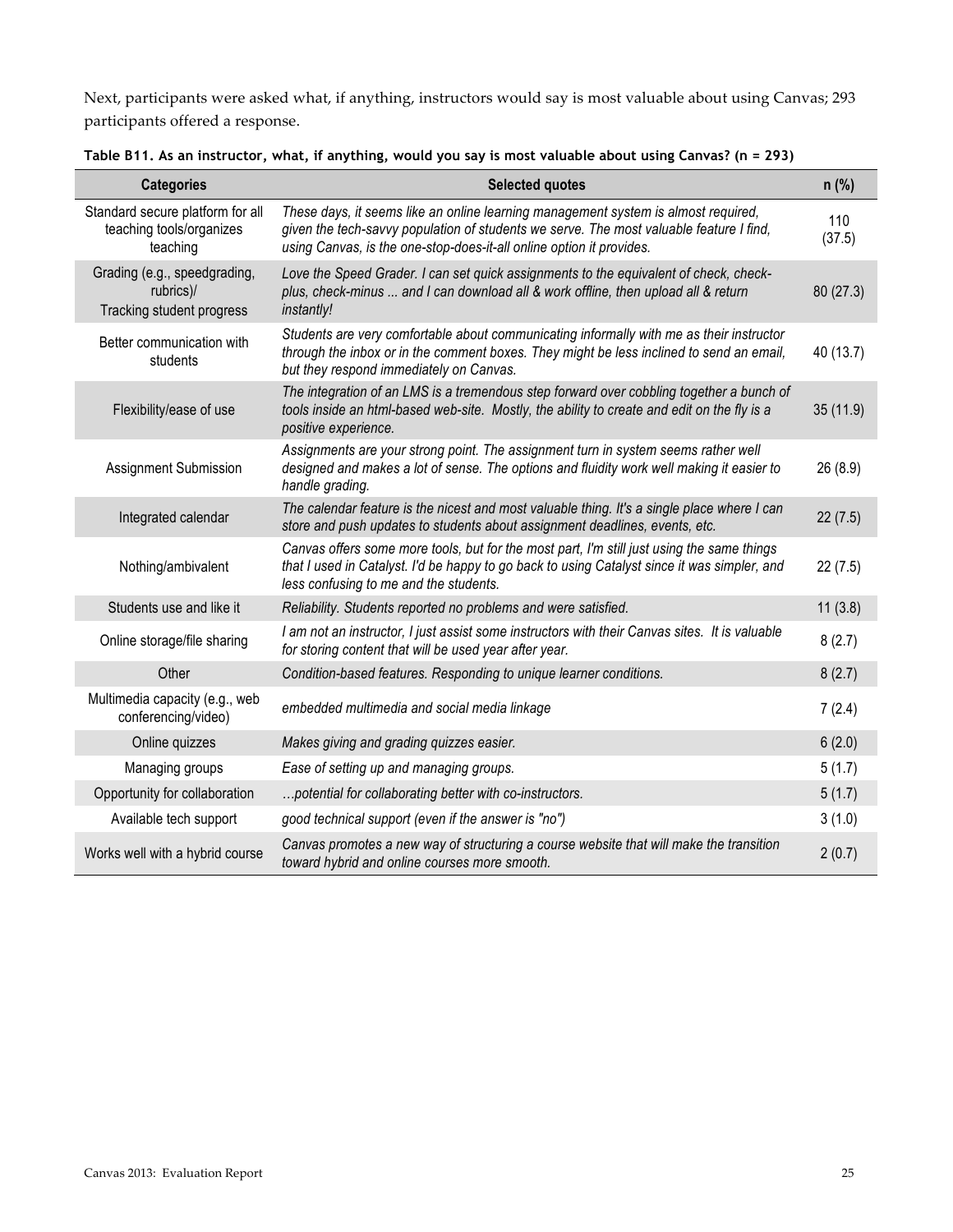## **PART 2: FACULTY SURVEY, COMPARISONS**

Each of the following five sections describes comparisons made according to variables of interest. For each independent variable, numerical data from the following set(s) of items were made:

- Participation and effectiveness of training (for Campus comparisons only)
- Features used
- Satisfaction ratings
- Ratings of difficulty using various Canvas tools
- Impact of using campus
- Trying new teaching practices

For all items, only differences reaching statistical significance are reported.

## **A. Class Type**

Participants were asked to select from a list of different types of classes which they had taught using Canvas. Of particular interest for comparison were extreme course sizes, so participants were placed in three categories:

- **Large lecture** (n = 57): Those who had taught at least one large lecture course using Canvas
- **Small seminar** ( $n = 85$ ): Those who had *only* taught small seminars using Canvas
- **Other** ( $n = 205$ ): All other participants

There were no significant differences in ratings of satisfaction or impact according to this variable. Below are results from differences in features used and in difficulty ratings for various features.

## *Features used*

Figure B8 shows the features for which there were significant differences<sup>10</sup> in use across course type.





<sup>&</sup>lt;sup>10</sup> According to Pearson's chi-square,  $p < .05$ .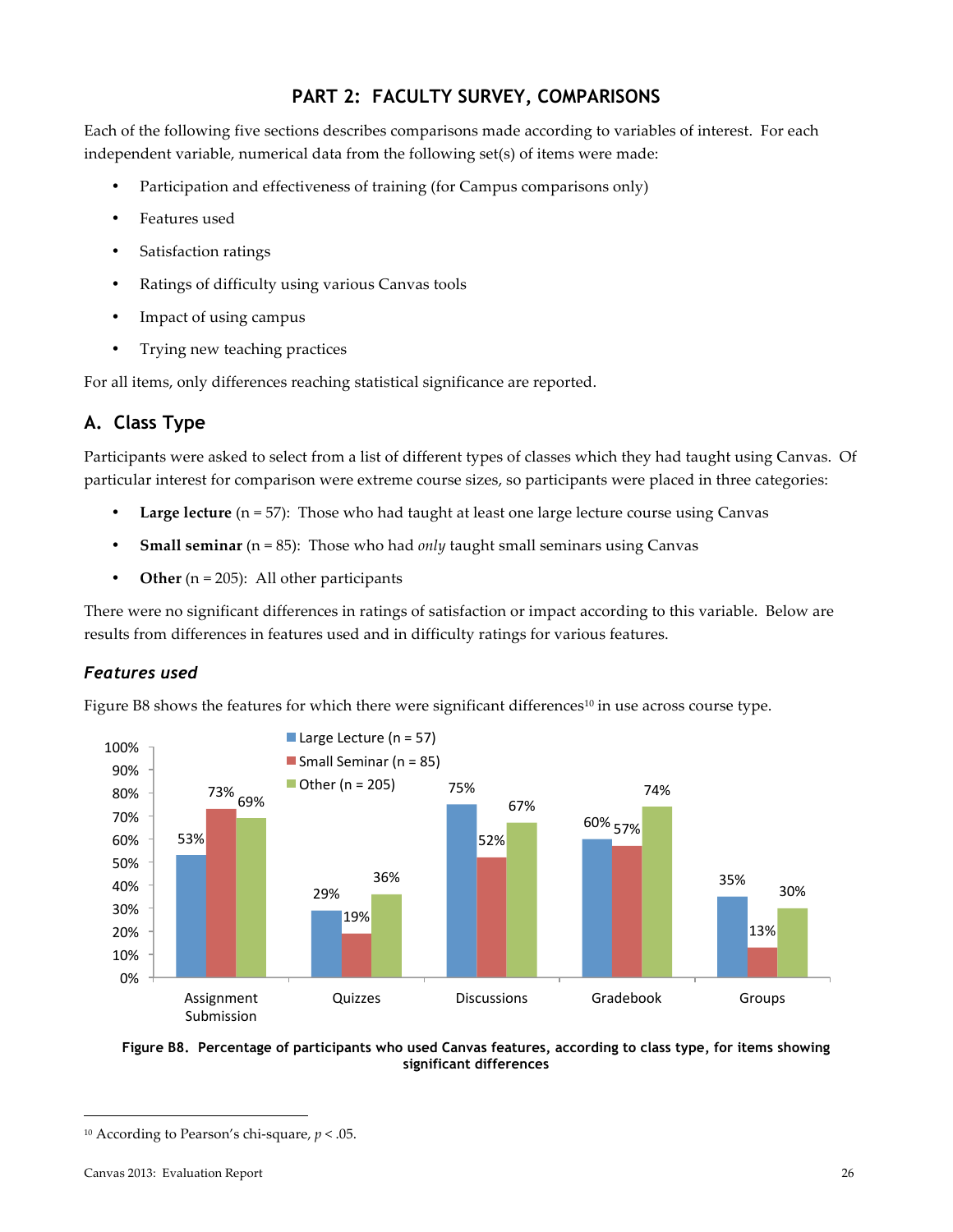## *Difficulty ratings*



Below are mean ratings for two items showing significant differences across class type.

**Figure B9. Mean ratings of difficulty (from 1 "Very difficult" to 5 "Very easy") according to class type, for items showing significant differences**

## **B. Course Format**

Participants indicated whether they had taught online, hybrid, and/or in-person courses using hybrid. Fifty-four participants listed more than one format of course, and the following criteria were used to create three discrete categories.

- **Online**  $(n = 47)$ : Participants who taught at least one fully online course using Canvas
- **Hybrid** (n = 52): Those who had taught at least one hybrid course, but had never taught a fully online course using Canvas
- **In-person** ( $n = 305$ ): Participants who only taught in-person courses using Canvas

There were no significant differences in ratings of satisfaction or difficulty ratings according to this variable. Below are results from differences in features used and in impact for various features.

### *Features used*

Figure B8 shows features for which there were differences in use rates based on class format.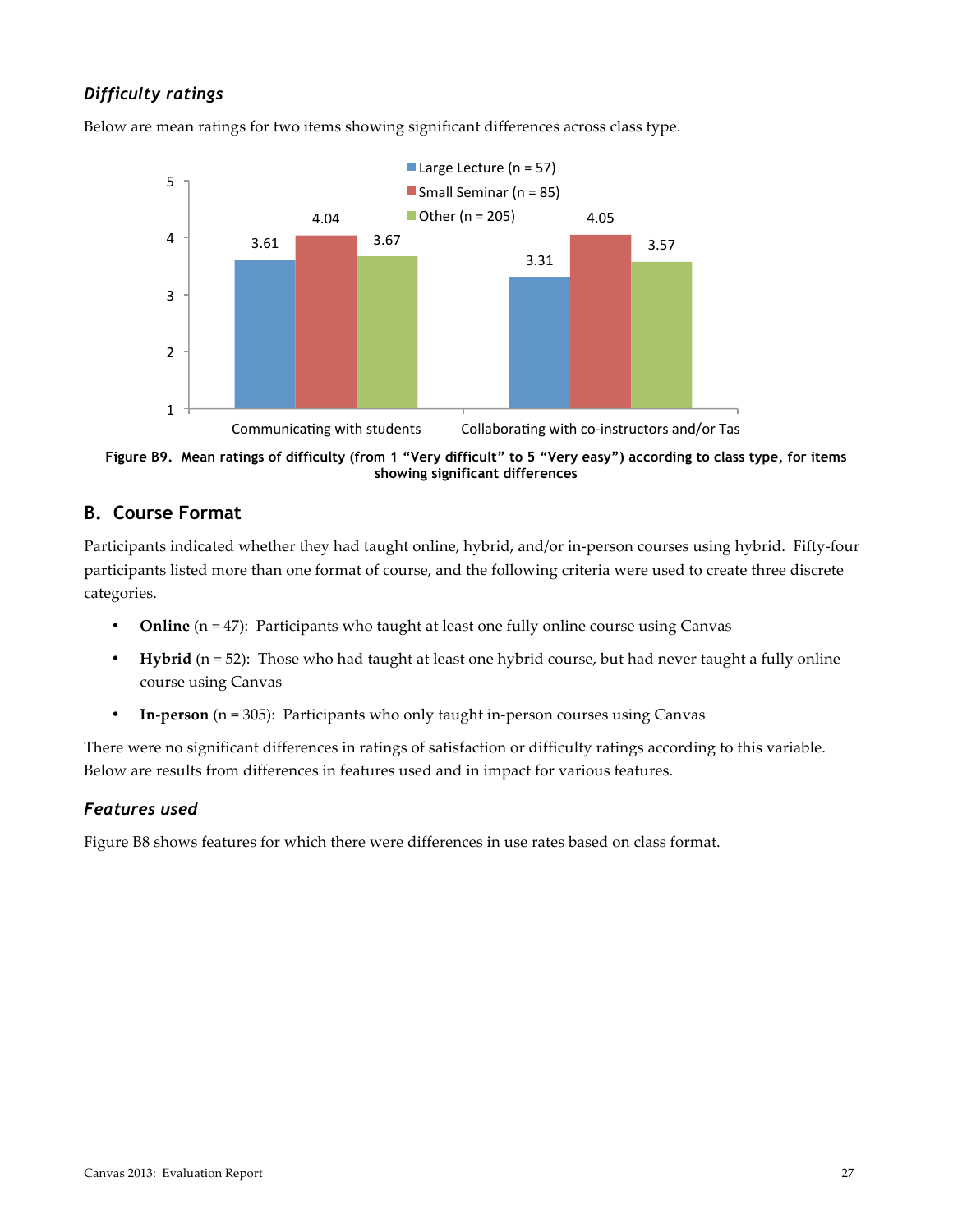

**Figure B10. Percentage of participants who used Canvas features, according to class format, for items showing significant differences**



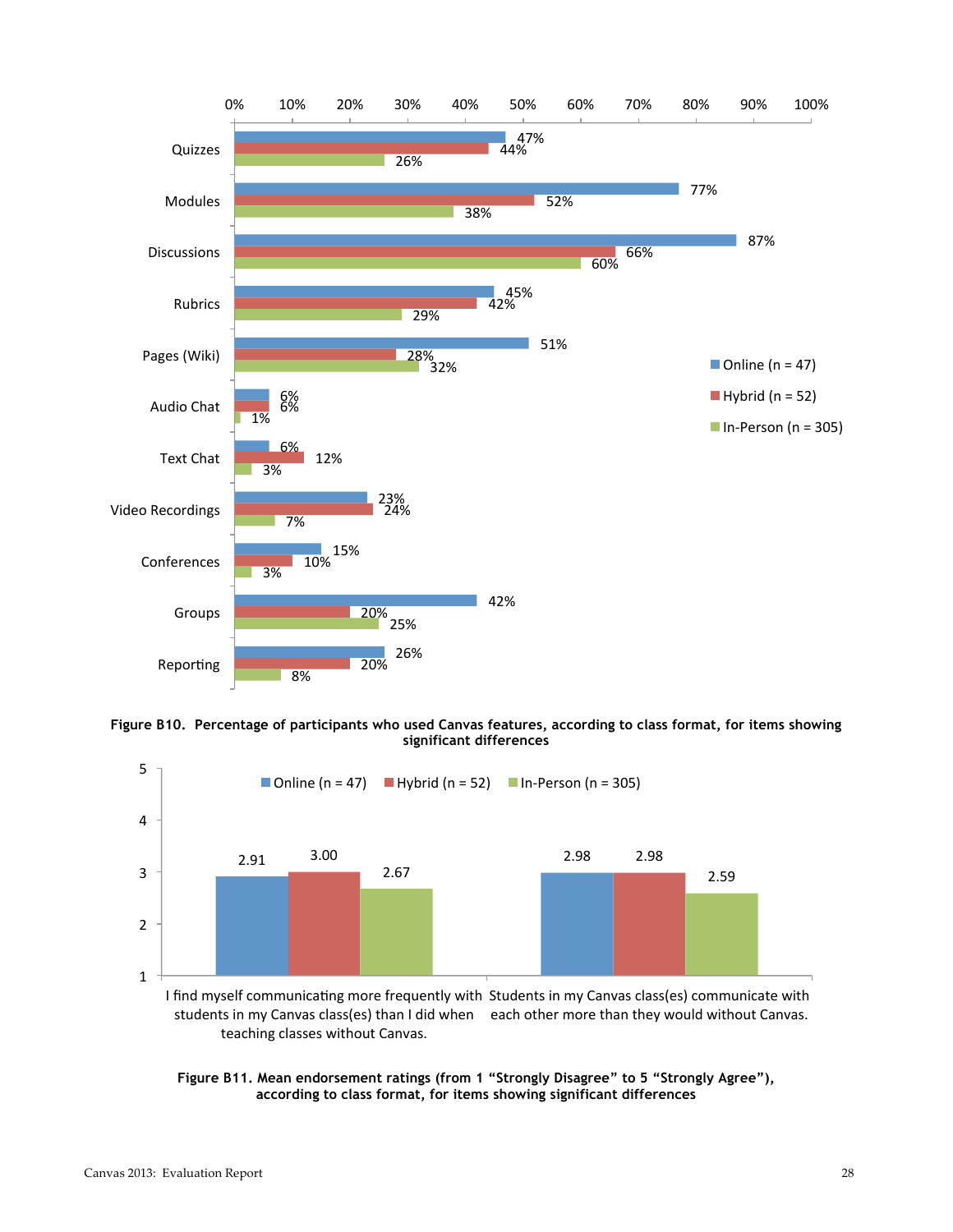## **C. First-time vs. Veteran Users**

Participants were fairly evenly distributed between those who were using Canvas for the first time in Winter 2013 ( $n=202$ ) and those who had used it during at least one previous quarter ( $n=201$ ). There were no significant differences between these groups on ratings of satisfaction, difficulty using features, or impact of using Canvas. Below is a summary of differences in use of features as well as trying new teaching practices.



### *Features used*

**Figure B12. Percentage of participants who used Canvas features, according to their previous Canvas experience, for items showing significant differences**

In addition to differences in specific features used, first-time users indicated a significantly lower mean number of total features used ( $\underline{M}$  = 6.8) than veteran users ( $\underline{M}$  = 8.6).



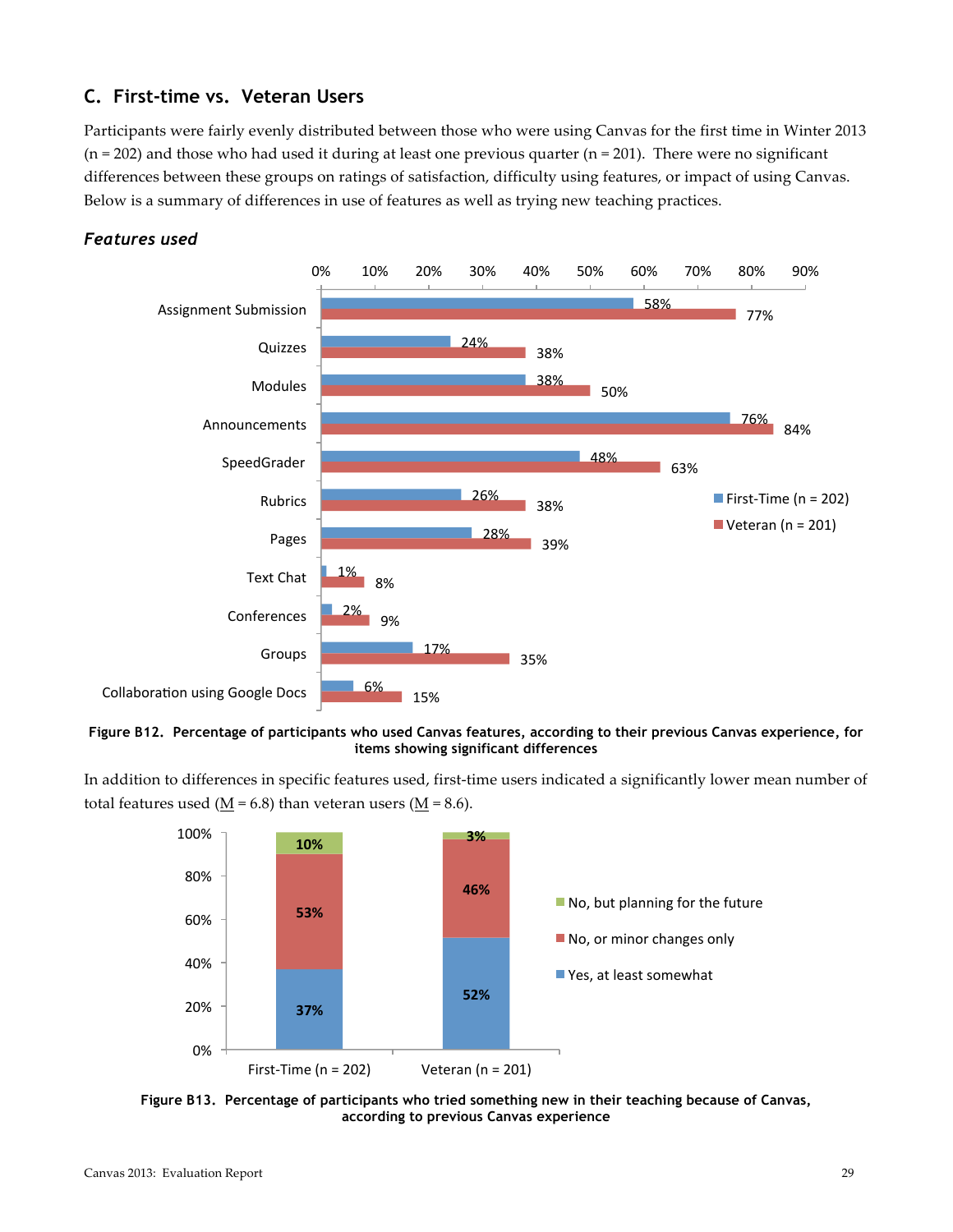## **D. Campus**

Comparisons were made according to participants' campus: Bothell (n = 43), Seattle (n = 287), or Tacoma (n = 60). There were no significant differences in satisfaction or ratings of impact of Canvas. Because there were differences in training across campuses, items about students' experience in workshops were also compared across campus.

### *Training*





Note that although more faculty took part in training in Tacoma than in Seattle and Bothell, the three groups did not differ in their ratings of how well the training prepared them to start using Canvas.



## *Features used*

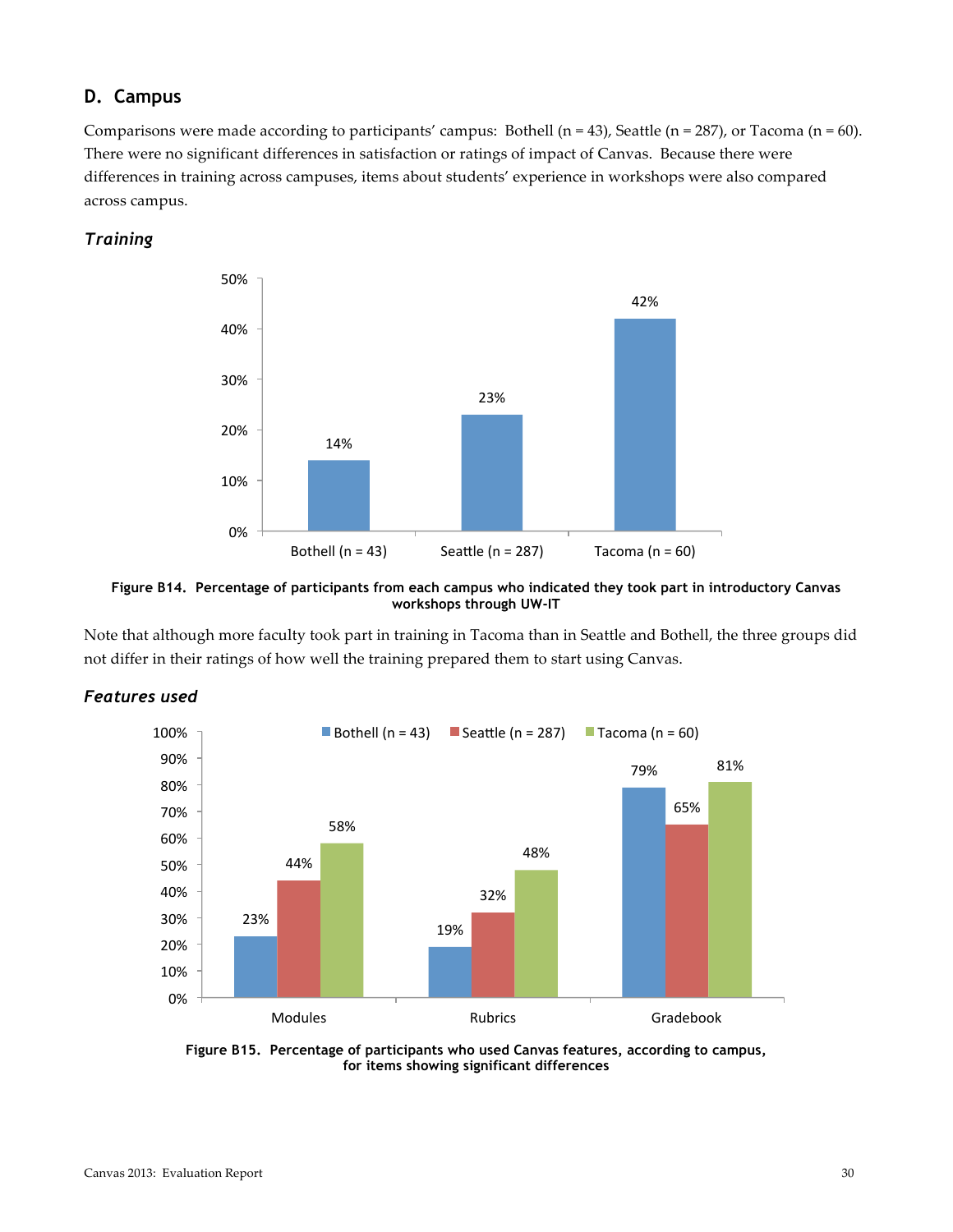## *Difficulty Ratings*

Among the list of features for which participants provided ratings of difficulty, one showed a significant difference across campus, according to a one-way Analysis of Variance  $(p < .01)$ ; specifically, ratings from Seattle were significantly lower than ratings from Bothell.



**Figure B16. Mean difficulty rating (from 1 "Very difficult" to 5 "Very easy") for "Assessing student learning," according to campus**

## **E. Discipline**

Based on a list of courses taught by each instructor, participants were coded according to discipline using the following categories.

- **Professional** (n = 205): Education, nursing, medicine, dentistry, Information School, etc.
- **STEM**  $(n=74)$ : All science, technology, engineering, and mathematics courses not included in the "Professional" category.
- **Humanities/General education** (n = 63): Includes English writing courses, as well as Interdisciplinary Arts and Sciences courses taught at UW Bothell and Tacoma
- **Social sciences** ( $n = 48$ ): Sociology and psychology, among others

There were no differences across discipline for satisfaction or difficulty ratings.



## *Features Used*

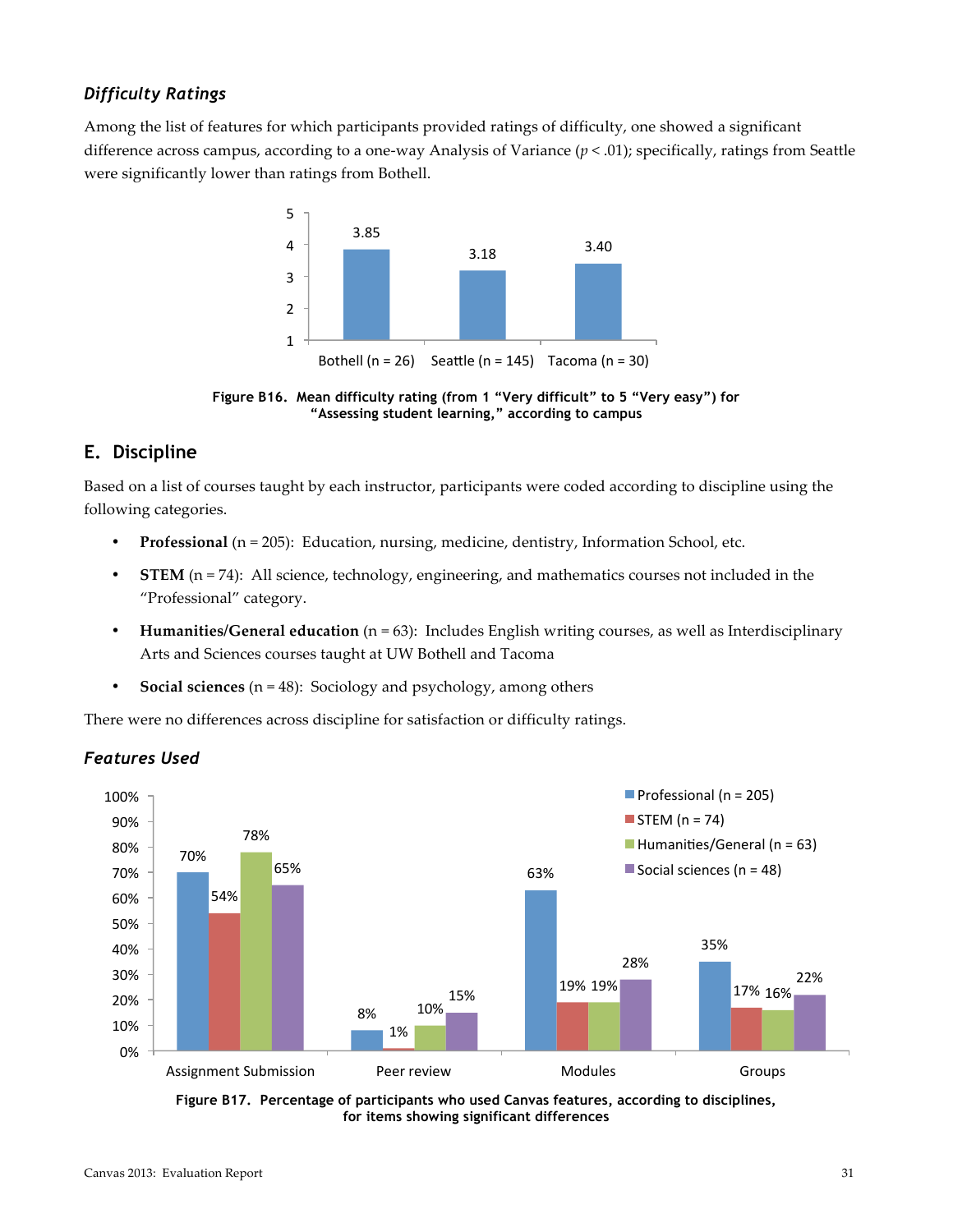### *Impact of Canvas*







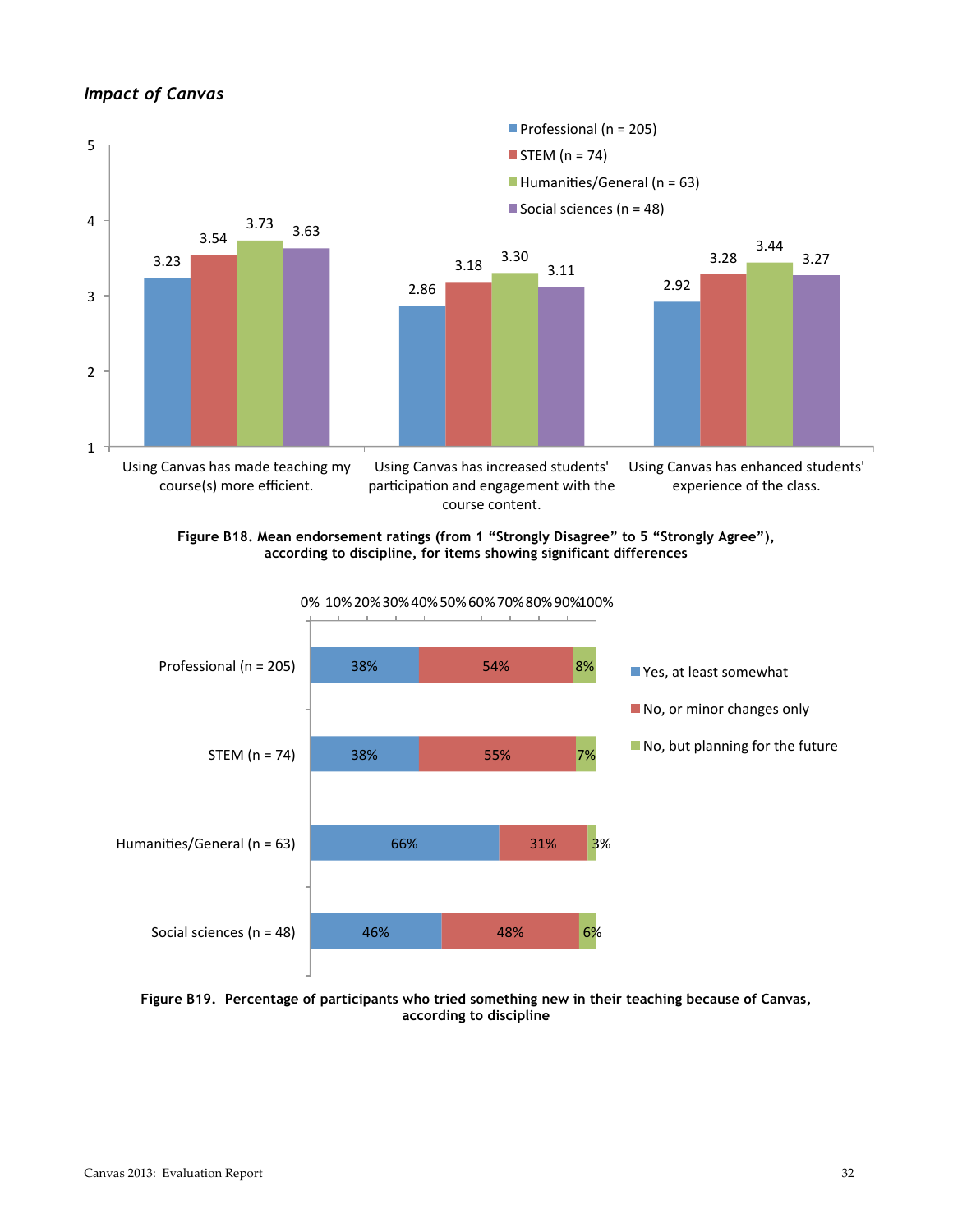

## **PART 3: STUDENT SURVEY, DESCRIPTIVE RESULTS**

Below are basic, descriptive results from all closed-end student survey items. Note that analysis of open-ended responses was not performed, except for general categorization reported informally to UW-IT.





**Figure B21. In which of the following previous quarters have you used Canvas in a UW course?**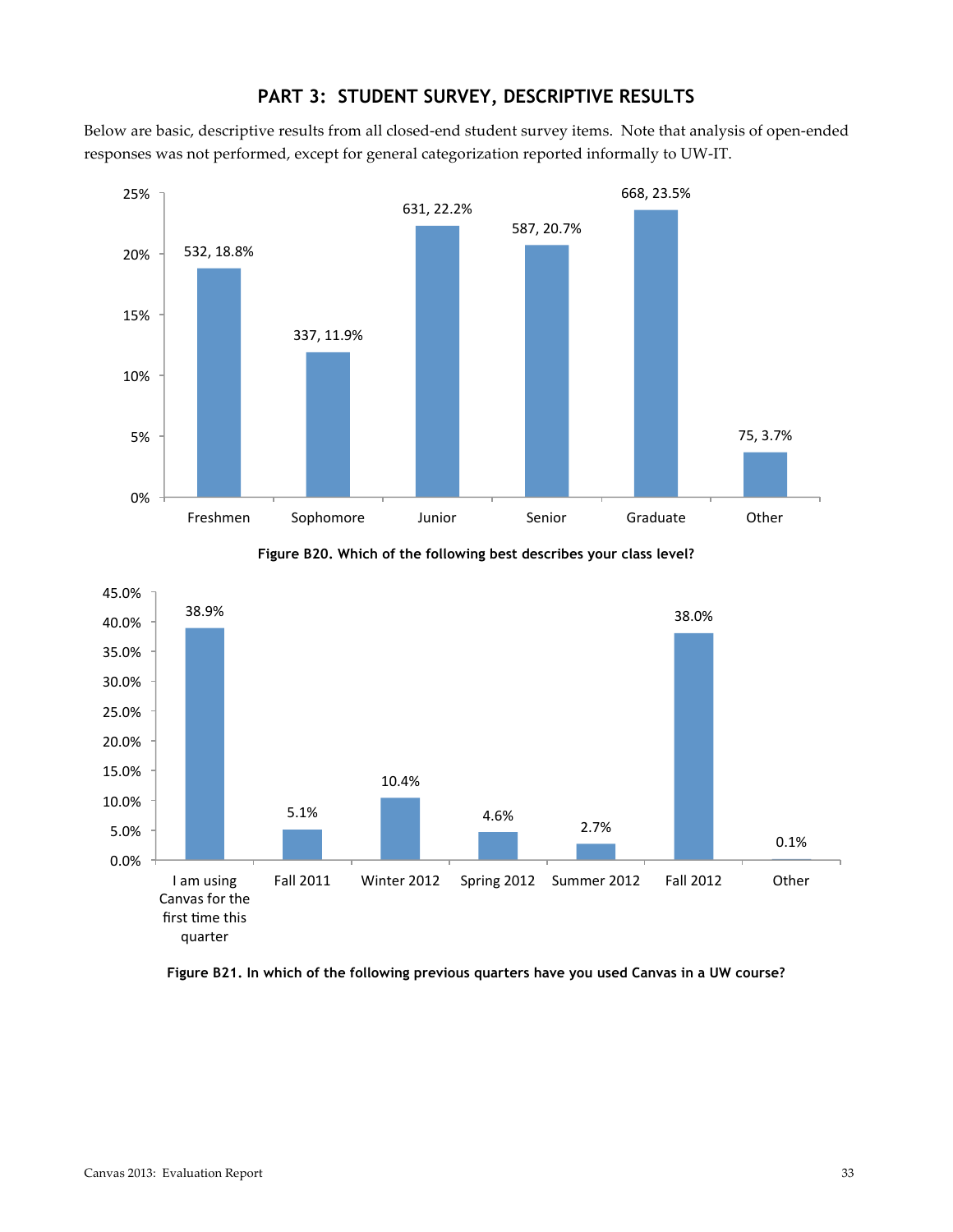

**Figure B22. As a student, how would you rate your overall satisfaction with Canvas?**

| Table B12. Please rate the difficulty of the following tasks in Canvas. If the task is something you have not done for |  |
|------------------------------------------------------------------------------------------------------------------------|--|
| Canvas, select "N/A."                                                                                                  |  |

|                                                                 | <b>Very</b><br>difficult |                  |                   |                    | Very<br>easy      | <b>NA</b>       | Mean <sup>11</sup> | <b>SD</b> | $n$ <i>Mean</i> |
|-----------------------------------------------------------------|--------------------------|------------------|-------------------|--------------------|-------------------|-----------------|--------------------|-----------|-----------------|
|                                                                 | 1                        | $\overline{2}$   | 3                 | 4                  | 5                 |                 |                    |           |                 |
| Checking grades                                                 | 52<br>(1.8)              | 138<br>(4.9)     | 350<br>(12.4)     | 636<br>(22.4)      | 1432<br>(50.5)    | 218<br>(7.7)    | 4.25               | 1.01      | 2608            |
| Submitting assignments                                          | 35<br>(1.2)              | 119<br>(4.2)     | 401<br>(14.2)     | 743<br>(26.2)      | 1194<br>(42.1)    | 332<br>(11.7)   | 4.18               | .96       | 2492            |
| Taking quizzes/exams                                            | 26<br>(0.9)              | 82<br>(2.9)      | 318<br>(11.2)     | 466<br>(16.4)      | 600<br>(21.2)     | 1322<br>(46.7)  | 4.03               | .99       | 1492            |
| Learning to use Canvas (getting<br>started)                     | 34<br>$(1.2\%)$          | 188<br>$(6.6\%)$ | 685<br>$(24.2\%)$ | 1013<br>$(35.8\%)$ | 864<br>$(30.5\%)$ | 42<br>$(1.5\%)$ | 3.89               | .96       | 2784            |
| Checking course schedule and<br>due dates                       | 60<br>(2.1)              | 243<br>(8.6)     | 651<br>(23.0)     | 799<br>(28.2)      | 942<br>(33.3)     | 36<br>(1.3)     | 3.86               | 1.07      | 2695            |
| Accessing course materials<br>(lectures, readings, links, etc.) | 68<br>(2.4)              | 252<br>(8.9)     | 675<br>(23.8)     | 897<br>(31.7)      | 905<br>(31.9)     | 20<br>(0.7)     | 3.83               | 1.06      | 2797            |
| Participating in discussions                                    | 53<br>(1.9)              | 223<br>(7.9)     | 554<br>(19.6)     | 675<br>(23.8)      | 724<br>(25.6)     | 595<br>(21.0)   | 3.80               | 1.07      | 2229            |
| Communicating with instructor(s)                                | 86<br>(3.0)              | 234<br>(8.3)     | 565<br>(19.9)     | 681<br>(24.0)      | 759<br>(26.8)     | 502<br>(17.7)   | 3.77               | 1.12      | 2325            |
| Navigating the course space                                     | 71<br>(2.5)              | 292<br>(10.3)    | 804<br>(28.4)     | 908<br>(32.1)      | 734<br>(25.9)     | 10<br>(0.4)     | 3.69               | 1.07      | 2809            |
| Collaborating with classmates                                   | 123<br>(4.3)             | 296<br>(10.4)    | 580<br>(20.5)     | 508<br>(17.9)      | 410<br>(14.5)     | 900<br>(31.8)   | 3.41               | 1.17      | 1917            |

 $11$  NA responses are not included in mean calculations.